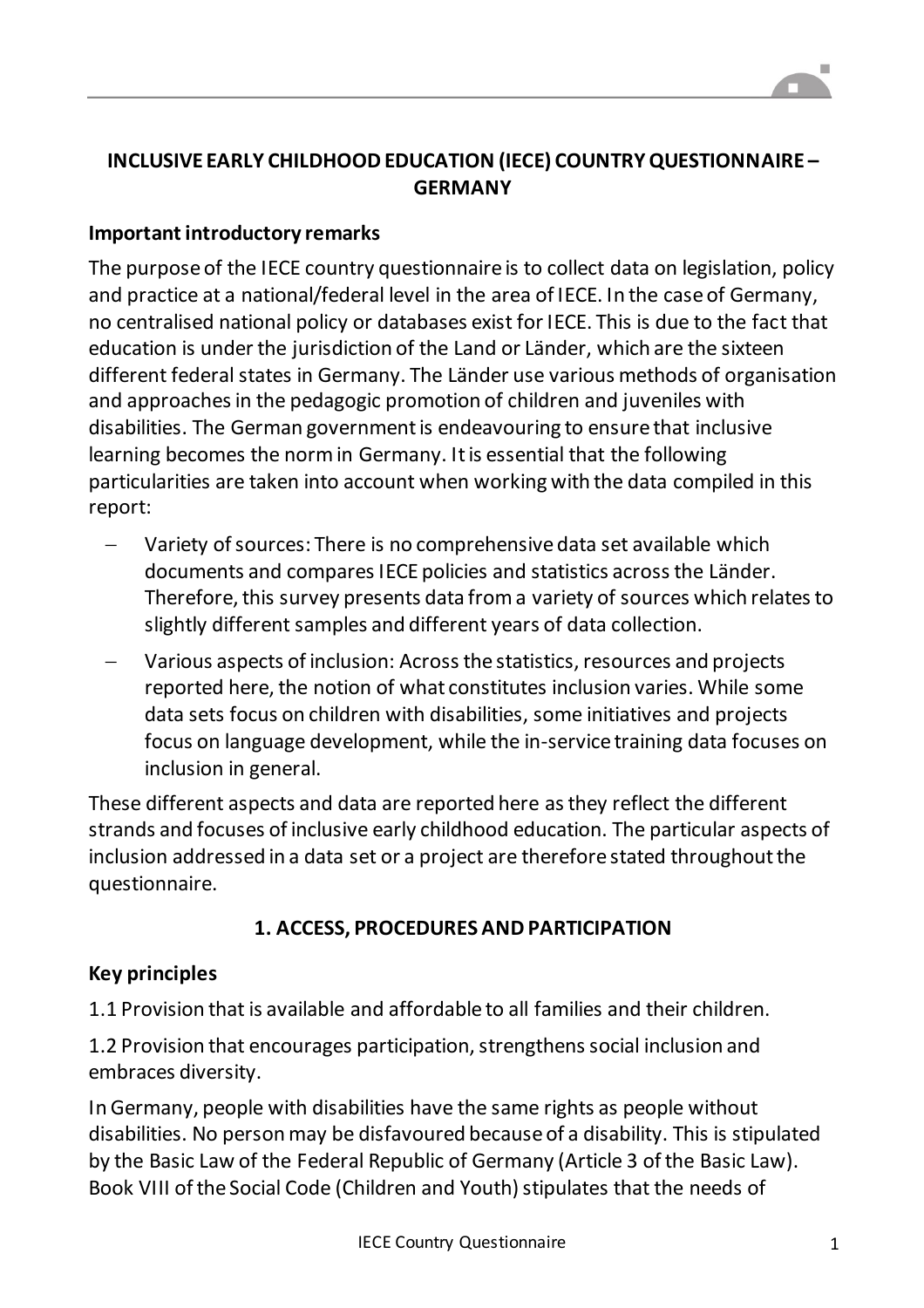

children with disabilities are to be respected and that they are to be enabled as far as possible to live life in their family environment. Children with disabilities are to participate in the planning and design of individual assistance in accordance with their age and development. Parents too are to be intensively involved. Furthermore, Books VIII and IX of the Social Code (rehabilitation and participation of people with disabilities) explicitly strive to achieve a situation in which children with and without disability can grow up together.

Children with disabilities are to be promoted in their development from the outset and strengthened to experience the diversity of human life, experiencing it as a matter of course and a source of enrichment. A central role is played here by child day-care facilities (German Country Report UN–CRPD 2011, Article 7).

The Federation, the Länder and local authorities have completed a paradigm shift in the last ten years in policy on people with disabilities. Whilst the focus until the end of the 1990s was on the principle of state-provided welfare vis-à-vis people with disabilities, today they are to be supported as far as possible to participate in all areas of society in a self-determined fashion.

To enable this, Germany has a modern, well-performing system of participation which is being continuously refined with the entry into force of Book IX of the Social Code. It is not just the statutory schemes of the Federation and the Länder which play a role in this. Awareness-raising schemes and measures for ascertaining and implementing technological or social innovations from which people with disabilities can benefit have been and continue to be funded and guided by the Federation, the Länder and local authorities (Consideration of Reports Submitted by State Parties under Article 35 of the Convention, Germany 2013).

| <b>Guiding questions</b>                                              | <b>Country response</b>                                                                                                                         |  |  |  |
|-----------------------------------------------------------------------|-------------------------------------------------------------------------------------------------------------------------------------------------|--|--|--|
| Legislation and policy<br>at national level<br>1. Is there a national | 1. Since 1996, children aged from 3 to 6 have a legal right<br>to a childcare place (UN-CRPD Initial Reports of State<br>Parties Germany 2011). |  |  |  |
| policy and legislation                                                | Since 1 August 2013, all children who have reached their                                                                                        |  |  |  |
| that gives the right to<br>all children, without                      | first birthday have a legal right to a place in childcare and<br>thereby unlimited access to education, nurturing and care                      |  |  |  |
| exception, from at least                                              | in a nursery or day-care centre, as laid down in Book VIII                                                                                      |  |  |  |
| 3 years onwards, to                                                   | of the Social Code (SGB VIII), §24, paragraphs 2 and 3. For                                                                                     |  |  |  |
| attend mainstream<br>Early Childhood                                  | some decades now, children in nurseries and day-care<br>centres have been cared for in groups, regardless of                                    |  |  |  |
| Education (ECE)?                                                      | whether or not they have a disability. Moreover, since                                                                                          |  |  |  |
| 2. Is there support                                                   | 2005 this has been established in law, in Book VIII of the                                                                                      |  |  |  |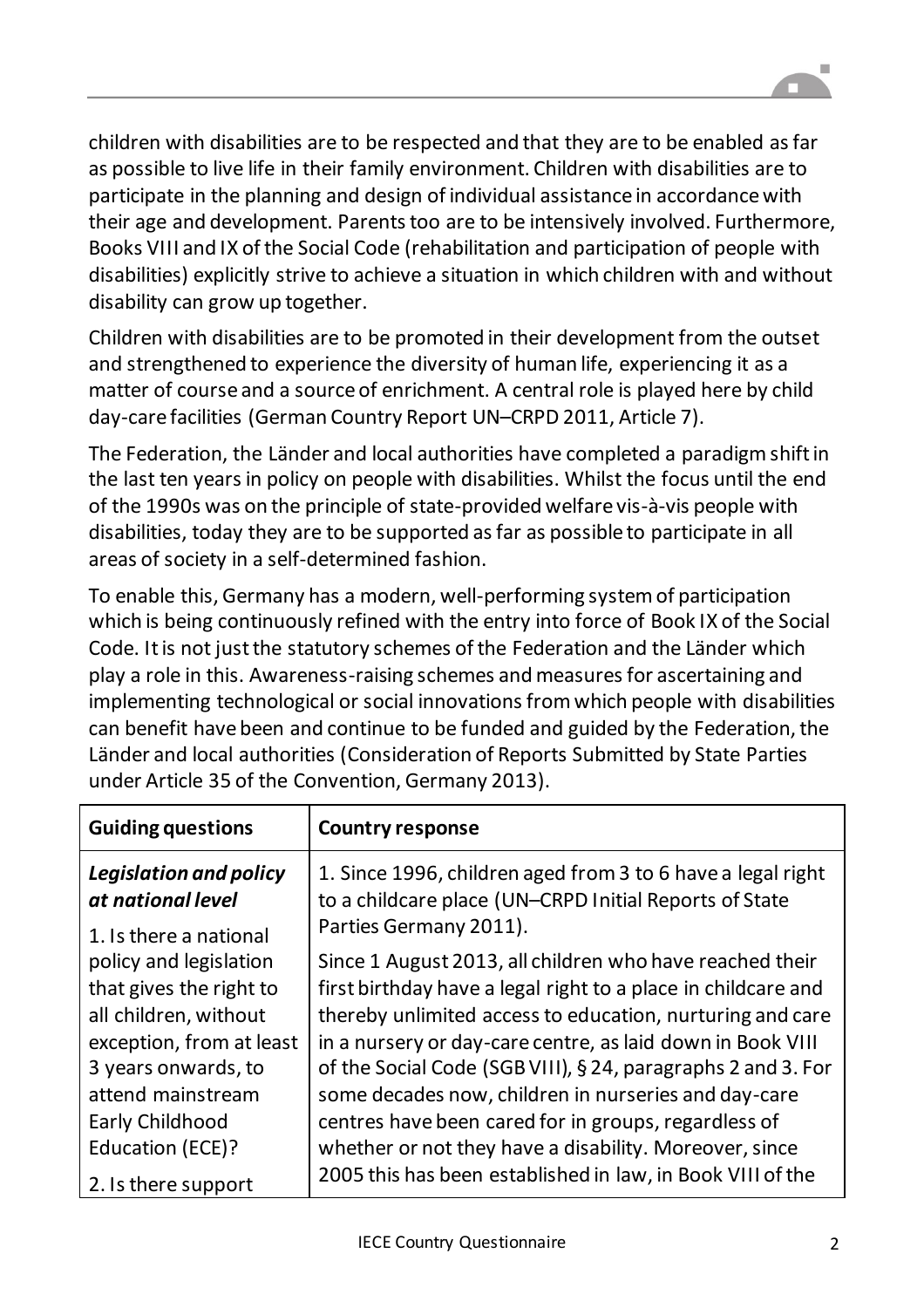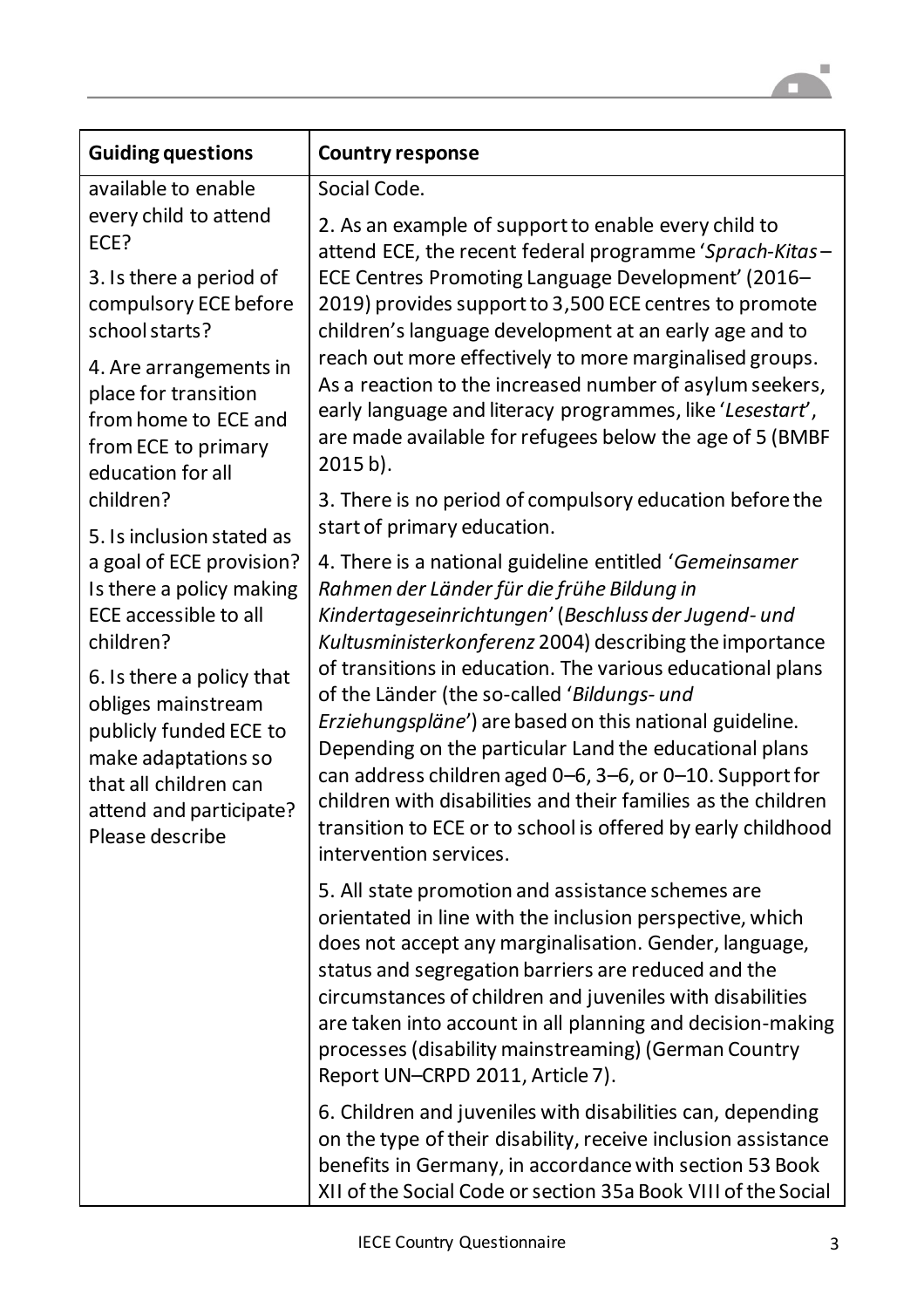

| <b>Guiding questions</b>                                                                                                                                                                                                                                                                                         | <b>Country response</b>                                                                                                                                                                                                                                                                                                                                                                                                                                                                                                                                                                                                                                                                                                                                                                                                                                                                                                                                                                                                                                 |  |  |  |  |
|------------------------------------------------------------------------------------------------------------------------------------------------------------------------------------------------------------------------------------------------------------------------------------------------------------------|---------------------------------------------------------------------------------------------------------------------------------------------------------------------------------------------------------------------------------------------------------------------------------------------------------------------------------------------------------------------------------------------------------------------------------------------------------------------------------------------------------------------------------------------------------------------------------------------------------------------------------------------------------------------------------------------------------------------------------------------------------------------------------------------------------------------------------------------------------------------------------------------------------------------------------------------------------------------------------------------------------------------------------------------------------|--|--|--|--|
|                                                                                                                                                                                                                                                                                                                  | Code in order to promote their self-determination and<br>equal participation in society and to avoid or alleviate<br>disadvantages (German Country Report UN-CRPD 2011,<br>Article 7).                                                                                                                                                                                                                                                                                                                                                                                                                                                                                                                                                                                                                                                                                                                                                                                                                                                                  |  |  |  |  |
|                                                                                                                                                                                                                                                                                                                  | Currently around 87% of children between the age of 3<br>and 8 who receive inclusion assistance attend an inclusive<br>day-care centre. Correspondingly, the number of inclusive<br>childcare centres rose from 13,414 centres in 2007 to<br>17,048 centres in 2012. The number of centres for<br>children with disabilities fell accordingly, from 346 to 318<br>in the same time period. Around a third of all childcare<br>centres across Germany - approximately 52,000 - are<br>inclusive (German Country Review, Initial Reports of State<br>Parties, BMAS, Germany 2014).                                                                                                                                                                                                                                                                                                                                                                                                                                                                        |  |  |  |  |
| <b>Practice at national</b><br>level<br>1. What percentage of<br>children attend<br>mainstream ECE<br>provision at ages<br>3 years<br>4 years<br>5 years (if not<br>primary)<br>6 years (if not<br>primary)?<br>2. What are the main<br>factors preventing<br>some children from<br>accessing mainstream<br>ECE? | 1. In 2013, 29% of children younger than three years of<br>age attended ECE provision, with a considerable<br>difference between East (82% attendance) and West (42%<br>attendance) Germany. The attendance rate for children<br>aged 3–6 is very high across Germany, with 95% of<br>children aged 4-6 attending ECE provision<br>(Bildungsbericht 2014, German language version, p. 55).<br>2. The provision of ECE places differs considerably among<br>the Länder and municipalities. Density is higher in<br>metropolitan areas and in the eastern Länder (BMFSF<br>2015). Children from households with a migrant<br>background attend ECE far less often than the average<br>child, and their participation rates are worsening rather<br>than improving. There is a clear need to intensify actions<br>such as implementing measures to promote (migrant)<br>children's language development and to reach out more<br>effectively to more marginalised groups (European<br>Commission Education and Training Monitor 2015,<br>Germany, page 4). |  |  |  |  |
| 3. Are there children<br>who attend special ECE<br>settings? Please<br>provide data if                                                                                                                                                                                                                           | 3. In 2014, 76% of children with special needs attended<br>mainstream ECE with inclusive settings and 24 % of<br>children with SEN attended various special ECE settings.                                                                                                                                                                                                                                                                                                                                                                                                                                                                                                                                                                                                                                                                                                                                                                                                                                                                               |  |  |  |  |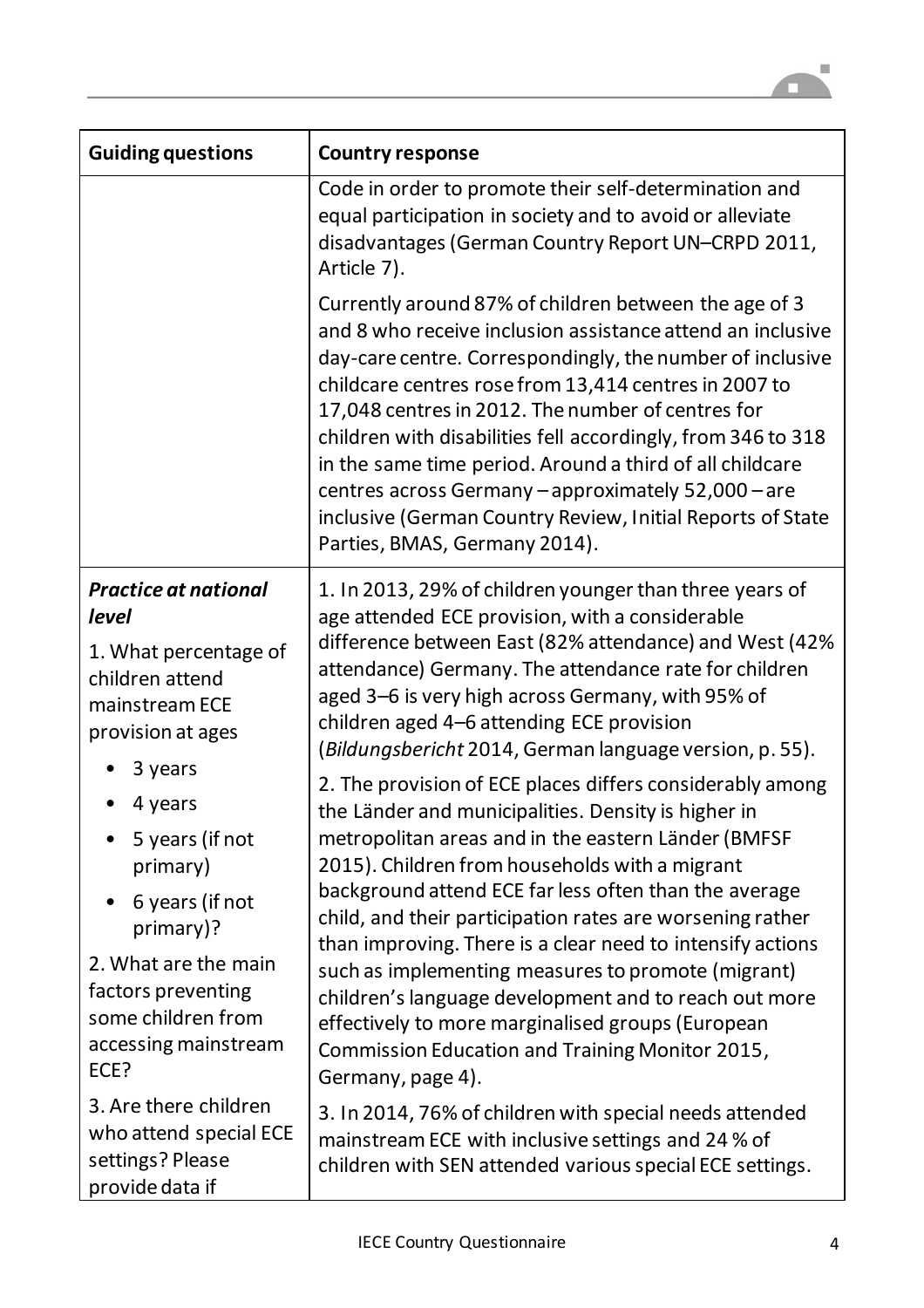

| <b>Guiding questions</b>                                                                      | <b>Country response</b>                                                                                                                                                                                                 |  |  |  |  |  |
|-----------------------------------------------------------------------------------------------|-------------------------------------------------------------------------------------------------------------------------------------------------------------------------------------------------------------------------|--|--|--|--|--|
| available.                                                                                    | The percentage varies from one Land to the other, for                                                                                                                                                                   |  |  |  |  |  |
| 4. Describe<br>arrangements for inter-                                                        | example:<br>Bavaria: 46.1% inclusive settings, 53.9% SEN                                                                                                                                                                |  |  |  |  |  |
| service collaboration to<br>enable children's                                                 | settings (school or kindergarten attached to special<br>schools);                                                                                                                                                       |  |  |  |  |  |
| attendance and<br>participation?                                                              | Lower Saxony: 55.8% inclusive settings, 43.8% SEN<br>$\overline{\phantom{m}}$<br>settings (special day-care centres);                                                                                                   |  |  |  |  |  |
| 5. What proportion of<br>children is formally<br>identified as having<br>additional needs at: | North Rhine Westphalia: 83.8% inclusive settings,<br>9.2% SEN settings (school or kindergarten), 6.9%<br>SEN settings (special day-care centres);                                                                       |  |  |  |  |  |
| 3 years                                                                                       | Brandenburg, Saxony-Anhalt and Hessen: 100%<br>inclusive settings.                                                                                                                                                      |  |  |  |  |  |
| 4 years<br>5 years                                                                            | (Länderreport frühkindliche Bildungssysteme 2015<br>Bertelsmannstiftung).                                                                                                                                               |  |  |  |  |  |
| 6 years                                                                                       | 4. Concerning children with special educational needs,<br>most of the day-care centres collaborate with early<br>childhood institutions that offer support provision for<br>children, as well as counselling for staff. |  |  |  |  |  |
|                                                                                               | 5. The percentages of children who received inclusion<br>assistance in day-care centres in 2013 were as follows:                                                                                                        |  |  |  |  |  |
|                                                                                               | 3 years: 1.7%;                                                                                                                                                                                                          |  |  |  |  |  |
|                                                                                               | 4 years: 2.9%;                                                                                                                                                                                                          |  |  |  |  |  |
|                                                                                               | 5 years: 3.7%;                                                                                                                                                                                                          |  |  |  |  |  |
|                                                                                               | 6 years: 5.4%.                                                                                                                                                                                                          |  |  |  |  |  |
|                                                                                               | (National Education Report 2014, page 176).                                                                                                                                                                             |  |  |  |  |  |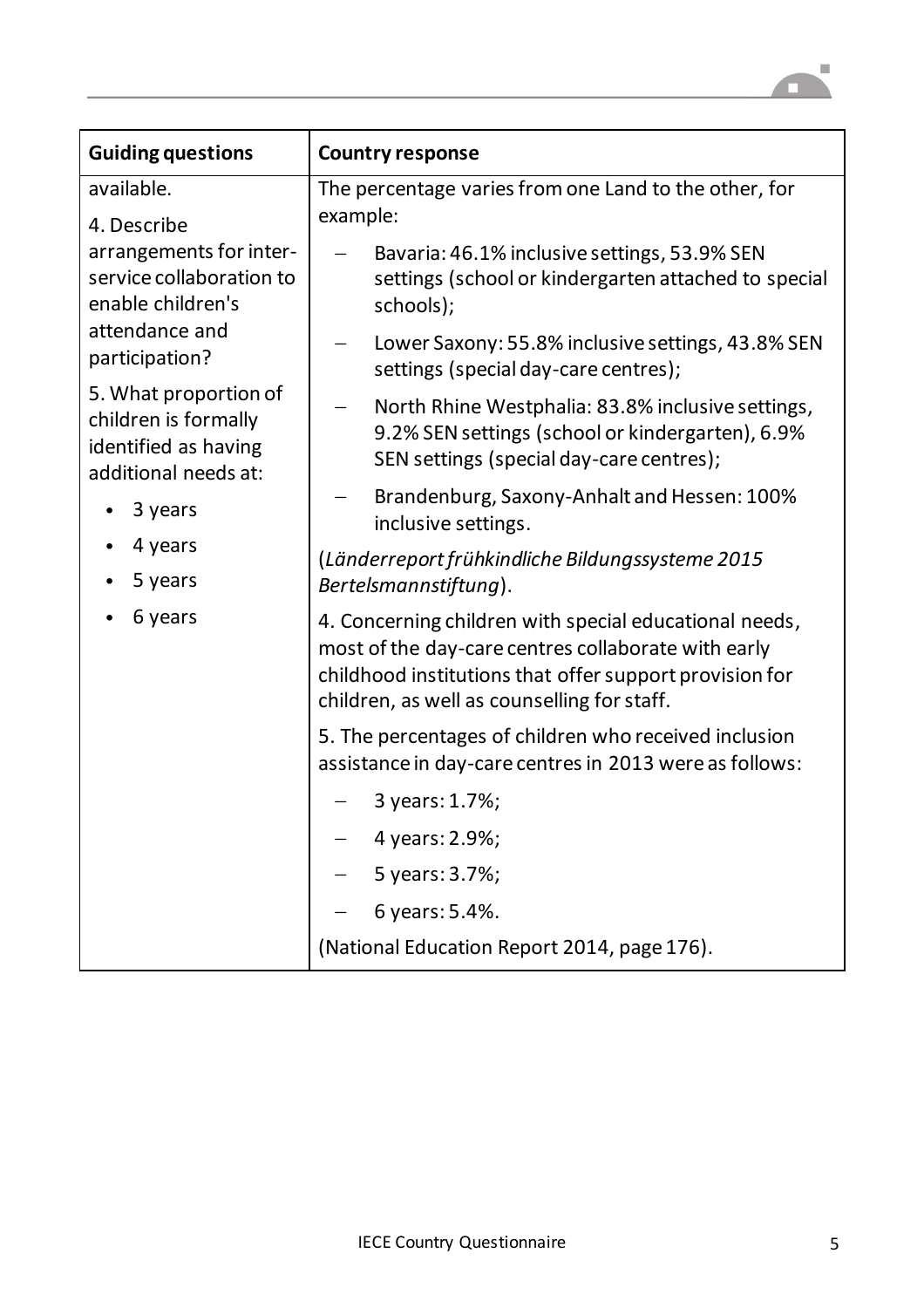## **2. WORKFORCE**

## **Key principles**

2.1. Well-qualified staff whose initial and continuing training enables them to fulfil their professional role.

2.2. Supportive working conditions including professional leadership that creates opportunities for observation, reflection, planning, teamwork and cooperation with parents.

The Länder are very strict in their regulation of ECE staff. Only staff with qualifications which have been officially recognised (*staatlich anerkannt*) by the federal state are able to work in ECE.

| <b>Guiding questions</b>                                                                                                                               | <b>Country response</b>                                                                                                                                                                                                                                                                                                                                                                                                                                                 |  |  |  |  |
|--------------------------------------------------------------------------------------------------------------------------------------------------------|-------------------------------------------------------------------------------------------------------------------------------------------------------------------------------------------------------------------------------------------------------------------------------------------------------------------------------------------------------------------------------------------------------------------------------------------------------------------------|--|--|--|--|
| <b>Legislation and policy</b><br>1. What level of                                                                                                      | There are different types of qualification which are<br>officially recognised:                                                                                                                                                                                                                                                                                                                                                                                          |  |  |  |  |
| qualification is required<br>to work in ECE:                                                                                                           | university level qualification with a specialist degree<br>in early childhood (held by 5% of staff);                                                                                                                                                                                                                                                                                                                                                                    |  |  |  |  |
| for teachers?                                                                                                                                          | vocational school level qualification with five years                                                                                                                                                                                                                                                                                                                                                                                                                   |  |  |  |  |
| for other staff?                                                                                                                                       | of training (training at Fachschule, leading to a                                                                                                                                                                                                                                                                                                                                                                                                                       |  |  |  |  |
| 2. What regulation is<br>there for staff-child                                                                                                         | 'staatlich anerkannte Erzieherin' qualification, held<br>by 70% of ECE staff);                                                                                                                                                                                                                                                                                                                                                                                          |  |  |  |  |
| ratios in ECE?                                                                                                                                         | vocational school level qualification with three                                                                                                                                                                                                                                                                                                                                                                                                                        |  |  |  |  |
| 3. What provision is<br>there for additional                                                                                                           | years of training (Berufsfachschule, held by 13% of<br>ECE staff).                                                                                                                                                                                                                                                                                                                                                                                                      |  |  |  |  |
| staffing to support                                                                                                                                    | (Autorengruppe Fachschulbarometer 2014, page 14).                                                                                                                                                                                                                                                                                                                                                                                                                       |  |  |  |  |
| children with diverse<br>and additional needs?                                                                                                         | The specifics of the <i>Erzieherin</i> qualification vary to some<br>extent across the Länder, but in general, qualifications for                                                                                                                                                                                                                                                                                                                                       |  |  |  |  |
| 4. Does the initial<br>training of staff include<br>understanding and<br>supporting children<br>with diverse and<br>additional needs:<br>for teachers? | Erzieherin take place at Fachschulen fuer Sozialpädagogik<br>and follow a national framework (as agreed by KMK 2013).<br>Training at Fachschulen includes at least 2,400 hours of<br>school lessons and at least 2,300 hours of practical<br>training (Viernickel, 2013, page 42). Understanding and<br>supporting children with diverse and additional needs is<br>included in most of the initial trainings but the role and<br>importance differs across the Länder. |  |  |  |  |
| for other staff?<br>$\bullet$                                                                                                                          | University training dedicated specifically to early                                                                                                                                                                                                                                                                                                                                                                                                                     |  |  |  |  |
| 5. Does initial training                                                                                                                               | childhood education has only been available since 2004.                                                                                                                                                                                                                                                                                                                                                                                                                 |  |  |  |  |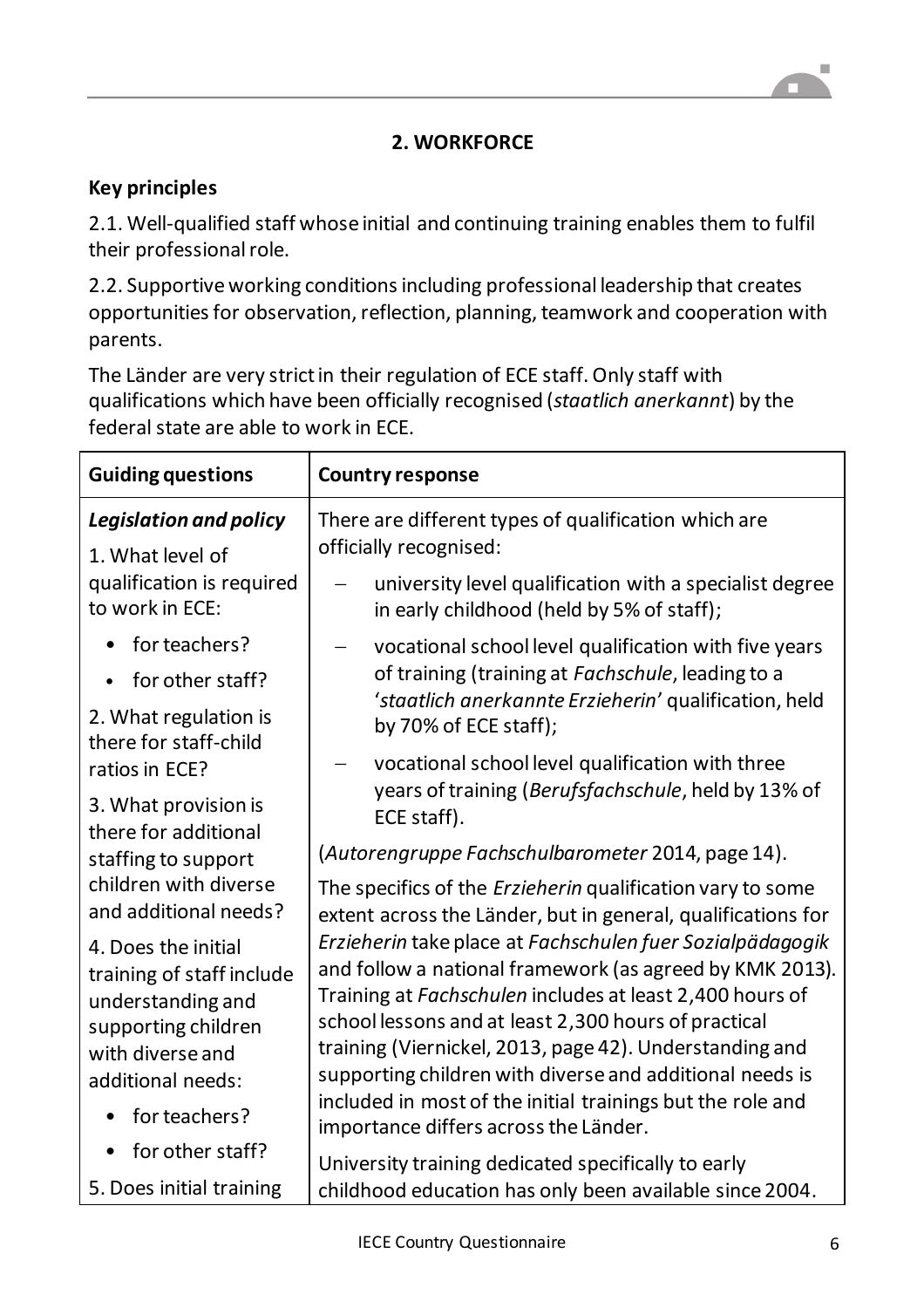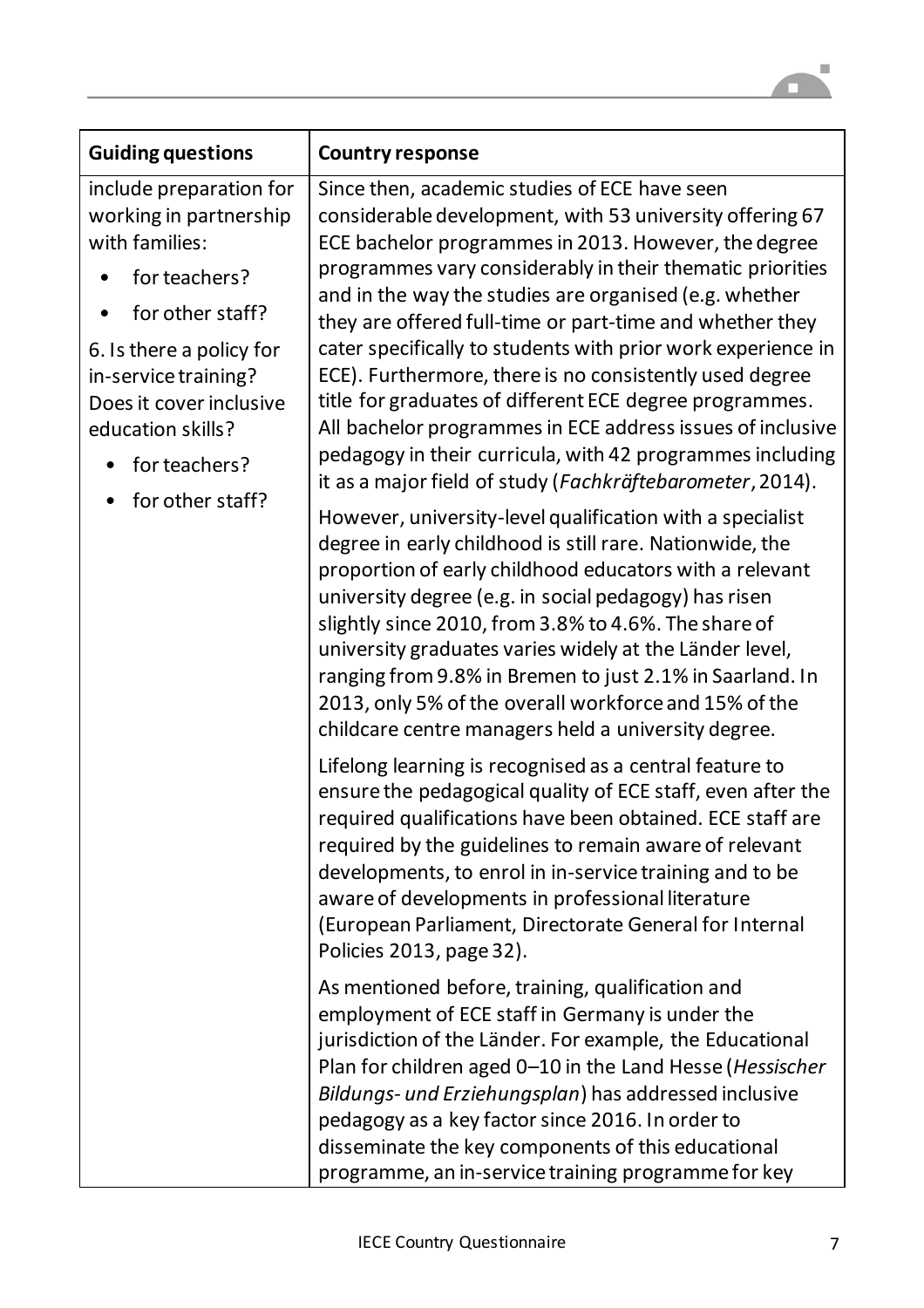

| <b>Guiding questions</b> | <b>Country response</b>                                                                                                                                                                                                                                                                                                                                                                                                                                                                                                                                                                                                                                                                                                                                                                                                               |
|--------------------------|---------------------------------------------------------------------------------------------------------------------------------------------------------------------------------------------------------------------------------------------------------------------------------------------------------------------------------------------------------------------------------------------------------------------------------------------------------------------------------------------------------------------------------------------------------------------------------------------------------------------------------------------------------------------------------------------------------------------------------------------------------------------------------------------------------------------------------------|
|                          | players in ECE is in place. The Land Hesse subsidises<br>training costs.                                                                                                                                                                                                                                                                                                                                                                                                                                                                                                                                                                                                                                                                                                                                                              |
|                          | Due to variations such as this, there is no national policy<br>to regulate in-service training for ECE staff and no<br>compulsory national curriculum for in-service training.<br>Neither is there a centralised national database analysing<br>attendance rates and training topics for in-service training<br>of ECE staff. What can be reported on the national level<br>are three developments, which are likely to be interlinked:                                                                                                                                                                                                                                                                                                                                                                                               |
|                          | Germany's 2009 ratification of the United Nations<br>Convention on the Rights of Persons with<br>Disabilities means that more attention is given to<br>inclusive early childhood education;                                                                                                                                                                                                                                                                                                                                                                                                                                                                                                                                                                                                                                           |
|                          | A 2010 analysis of in-service training programmes<br>for ECE staff found that only 1.1% of training was<br>specifically dedicated to topics such as participation<br>(Baumeister & Grieser, 2011). By contrast, a 2015<br>cluster analysis of 4,000 training courses for ECE<br>staff at 47 different training institutions showed a<br>rise in the frequency of inclusive topics. In this<br>analysis, training with a focus on inclusion was<br>among the top ten training topics, occupying the 9 <sup>th</sup><br>position out of 35 in the overall frequency table<br>(DJI, 2015). However, these two analyses can only<br>describe how frequently in-service training with an<br>inclusive focus are offered in training programmes,<br>while data on actual staff attendance rates for<br>inclusive training is not available. |
|                          | Since 2009, the Federal Ministry of Education and<br>Research has been funding a national initiative<br>(WiFF) aiming to support the professional<br>development of early childhood professionals. One<br>of the key activities for WIFF is to improve in-service<br>training for ECE staff by compiling and publishing<br>state-of-the-art training manuals. Since 2011, WiFF<br>has published three training manuals dedicated to<br>specific aspects of inclusive ECE care and is                                                                                                                                                                                                                                                                                                                                                  |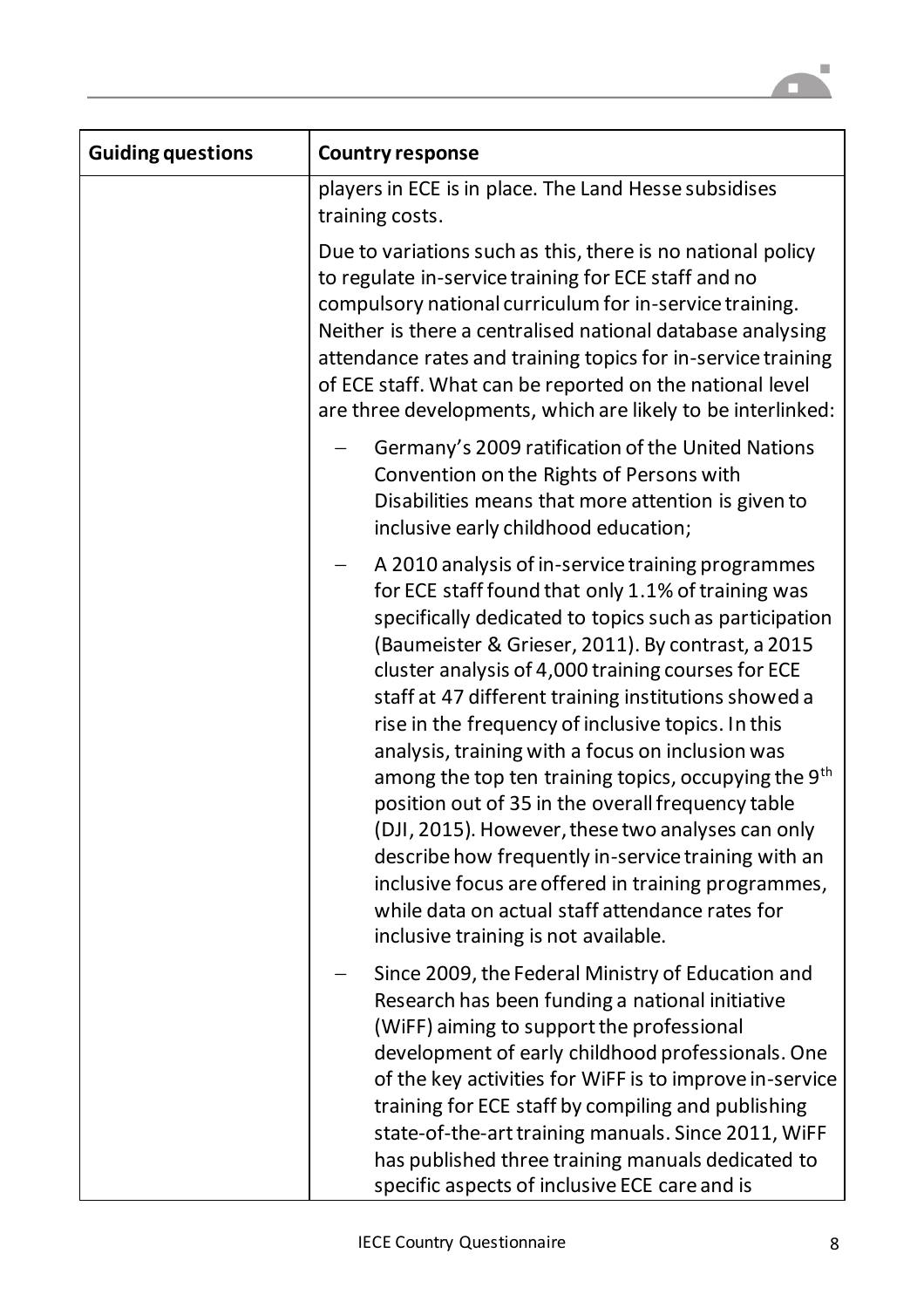

| <b>Guiding questions</b>                                                                                                                                                                                                                                                                                                                                                                                                                                                      | <b>Country response</b>                                                                                                                                                                                                                                                                                                                                                                                                                                                                                                                                                                                                                                                                                                                                                                                                                                                                                                                                                                                                                                                                                                                                                                                                                                      |  |  |  |  |
|-------------------------------------------------------------------------------------------------------------------------------------------------------------------------------------------------------------------------------------------------------------------------------------------------------------------------------------------------------------------------------------------------------------------------------------------------------------------------------|--------------------------------------------------------------------------------------------------------------------------------------------------------------------------------------------------------------------------------------------------------------------------------------------------------------------------------------------------------------------------------------------------------------------------------------------------------------------------------------------------------------------------------------------------------------------------------------------------------------------------------------------------------------------------------------------------------------------------------------------------------------------------------------------------------------------------------------------------------------------------------------------------------------------------------------------------------------------------------------------------------------------------------------------------------------------------------------------------------------------------------------------------------------------------------------------------------------------------------------------------------------|--|--|--|--|
|                                                                                                                                                                                                                                                                                                                                                                                                                                                                               | currently preparing three more.                                                                                                                                                                                                                                                                                                                                                                                                                                                                                                                                                                                                                                                                                                                                                                                                                                                                                                                                                                                                                                                                                                                                                                                                                              |  |  |  |  |
|                                                                                                                                                                                                                                                                                                                                                                                                                                                                               | No data is available to describe the importance, frequency<br>of or attendance rate for inclusive in-service training<br>across the Länder.                                                                                                                                                                                                                                                                                                                                                                                                                                                                                                                                                                                                                                                                                                                                                                                                                                                                                                                                                                                                                                                                                                                  |  |  |  |  |
|                                                                                                                                                                                                                                                                                                                                                                                                                                                                               | Sources:                                                                                                                                                                                                                                                                                                                                                                                                                                                                                                                                                                                                                                                                                                                                                                                                                                                                                                                                                                                                                                                                                                                                                                                                                                                     |  |  |  |  |
|                                                                                                                                                                                                                                                                                                                                                                                                                                                                               | Baumeister, Katharina/Grieser, Anna (2011):<br>Berufsbegleitende Fort- und Weiterbildung<br>frühpädagogischer Fachkräfte - Analyse der<br>Programmangebote. Weiterbildungsinitiative<br>Frühpädagogische Fachkräfte. WiFF Studien, Band<br>10. München;                                                                                                                                                                                                                                                                                                                                                                                                                                                                                                                                                                                                                                                                                                                                                                                                                                                                                                                                                                                                      |  |  |  |  |
|                                                                                                                                                                                                                                                                                                                                                                                                                                                                               | DJI (2015). Top-Themen in der frühpädagogischen<br>Weiterbildung, available online.                                                                                                                                                                                                                                                                                                                                                                                                                                                                                                                                                                                                                                                                                                                                                                                                                                                                                                                                                                                                                                                                                                                                                                          |  |  |  |  |
| <b>Practice at national</b><br>level<br>1. What proportion of<br>staff has the required<br>qualification:<br>for teachers?<br>for other staff?<br>2. Please describe any<br>proposed changes to<br>the required<br>qualifications.<br>3. Describe the role of<br>leaders of ECE settings<br>in ensuring inclusive<br>practice?<br>4. Provide any data on<br>staff-child ratio.<br>5. Please describe the<br>range of specialist<br>support that is available<br>and how it is | 1. The most common qualification for ECE professionals is<br>five year training at a specialist college, leading to the<br>qualification of 'Staatlich anerkannte Erzieherin'. Two<br>thirds of all staff hold such a qualification. Further data on<br>the educational level of ECE staff can be found at<br>Fachkräftebarometer 2014, page 31.<br>$2. -$<br>3. Each German Land has regulations specifying the formal<br>qualifications required of ECE directors. In some states,<br>these qualifications also depend on the size of the ECE<br>centre, measured by the number of children enrolled;<br>sometimes new directors are required to have several<br>years of relevant experience. In Bavaria, for example,<br>candidates must show evidence that they have completed<br>a training course for ECE directors. Responses to a<br>questionnaire about state-wide regulations governing<br>working hours for ECE directors revealed a much more<br>diverse picture. Only eight states specify how many hours<br>per week the job entails. Moreover, states differ in the<br>parameters used to determine how much time ECE<br>directors devote to their duties. Hamburg, for example,<br>funds a certain weekly allotment of leadership hours per |  |  |  |  |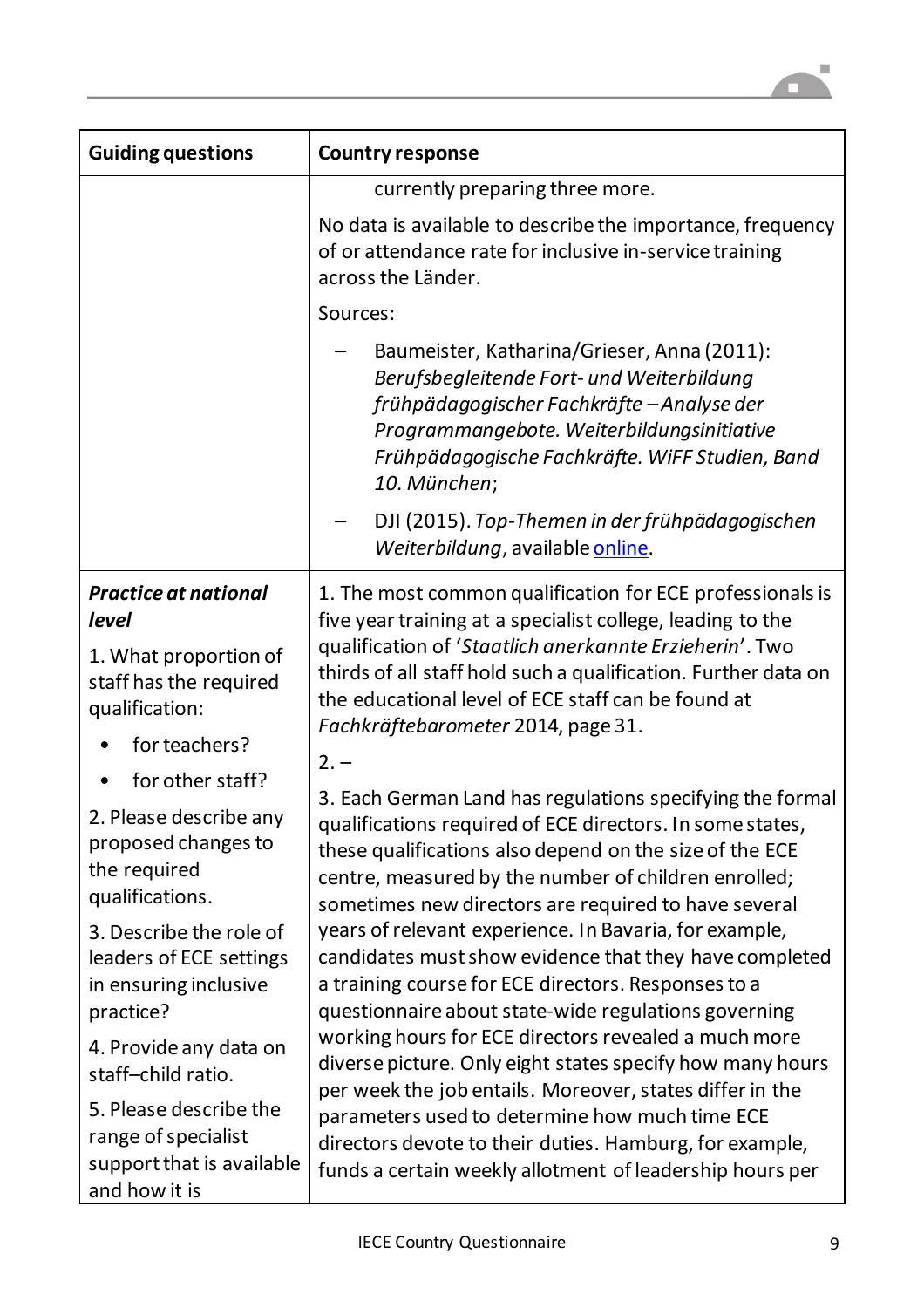

| <b>Guiding questions</b>                                                                 | <b>Country response</b>                                                                                                                                                                                                                                                                                                                                                                             |
|------------------------------------------------------------------------------------------|-----------------------------------------------------------------------------------------------------------------------------------------------------------------------------------------------------------------------------------------------------------------------------------------------------------------------------------------------------------------------------------------------------|
| organised?<br>6. How do regular and<br>support staff<br>collaborate in IECE<br>settings? | child. In Lower Saxony, leadership hours are based on the<br>number of groups, while in Brandenburg and Saxony,<br>leadership hours depend on the number of full-time<br>pedagogical staff (Bertelsmann State by State Report<br>2013, page 29).                                                                                                                                                    |
| 7. Describe the role of<br>support assistants in<br>the ECE setting?                     | 4. Nationwide, the median staffing formula for<br>Kindergartengruppen (kindergarten groups) for children<br>from age 3 to school in ECE facilities is 1:9.1. The regional<br>comparison shows that the median situation in<br>Kindergartengruppen is significantly more favourable in<br>the western Länder (1:8.6) than in the eastern Länder<br>(1:11.8).                                         |
|                                                                                          | Similarly, the median staffing formula for<br>Kindergartengruppen varies widely from Land to Land,<br>ranging from 1:13.6 in Mecklenburg-Vorpommern to<br>1:7.3 in Bremen. However, this overview shows that ECE<br>centres vary widely across Germany in terms of their<br>human resources as well as their overall structural<br>conditions (Bertelsmann State by State Report 2013, page<br>24). |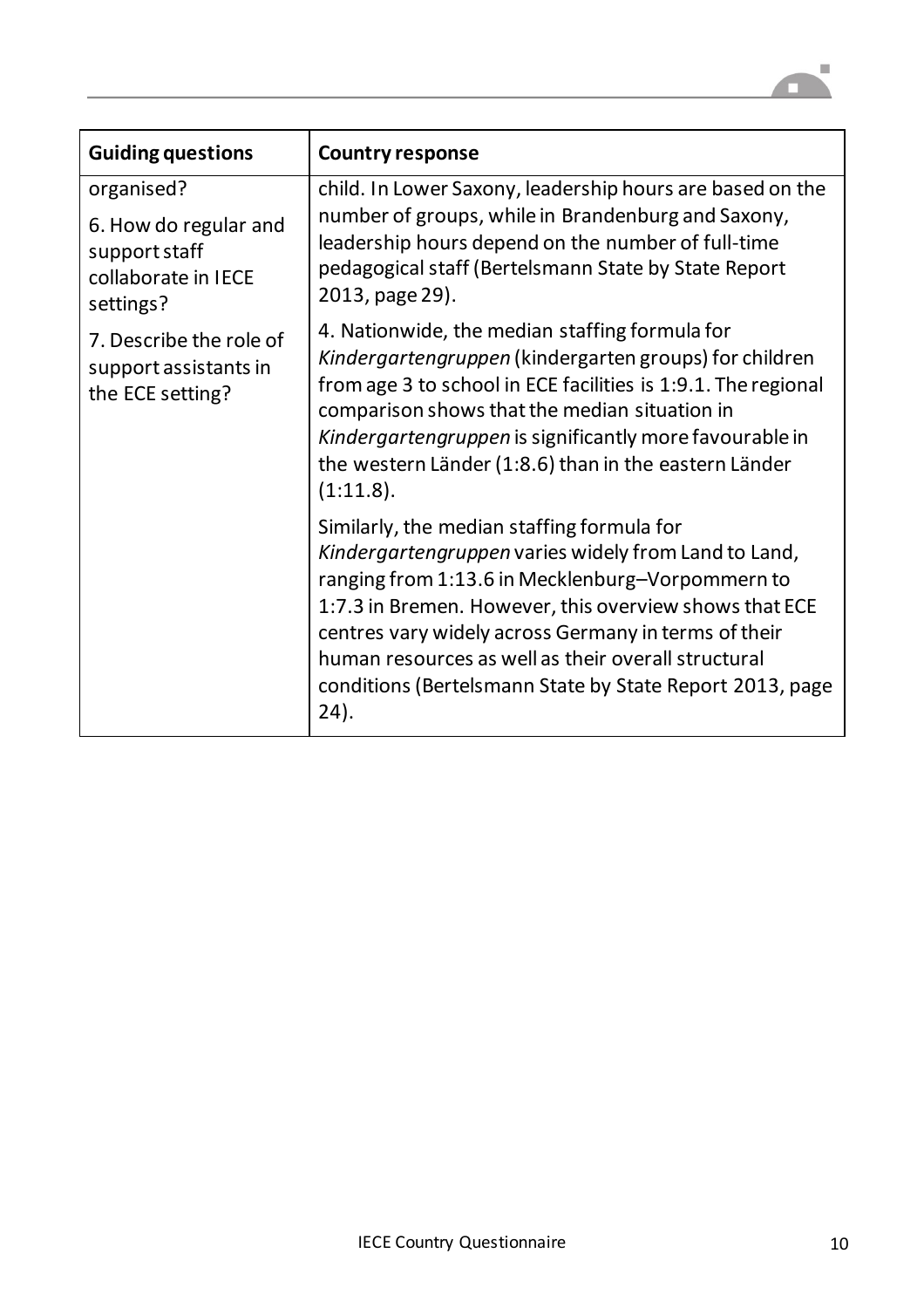# **3. CURRICULUM**

### **Key principles**

3.1. A curriculum based on pedagogic goals, values and approaches that enable children to reach their full potential in a holistic way.

3.2. A curriculum that requires staff to collaborate with children, colleagues and parents and to reflect on their own practice.

There is a joint framework in the Länder for early education for children in day-care centres (*Gemeinsamer Rahmen der Länder für die frühe Bildung in Kindertageseinrichtungen, Beschluss der Jugendministerkonferenz und der Kultusministerkonferenz*, 2004) which represents a general agreement about educational objectives in early childhood education.

| <b>Guiding questions</b>                                | <b>Country response</b>                                                                 |  |  |  |
|---------------------------------------------------------|-----------------------------------------------------------------------------------------|--|--|--|
| <b>Legislation and policy</b><br>1. Is there a national | The basic principles outlined in the general agreement of<br>the Länder are as follows: |  |  |  |
| ECE curriculum for all<br>children?                     | teaching and encouraging children how to learn<br>(skills of learning);                 |  |  |  |
| 2. Does it include skills                               | involving children in decisions (participation);<br>$\qquad \qquad -$                   |  |  |  |
| and competences to be<br>achieved by children?          | intercultural education;<br>$\overline{\phantom{m}}$                                    |  |  |  |
| 3. Describe how the                                     | gender-consciousness;                                                                   |  |  |  |
| curriculum facilitates<br>inclusion?                    | special support for children at risk and children with<br>impairments (SEN);            |  |  |  |
| 4. Is the use of new                                    | special support for gifted children.                                                    |  |  |  |
| technologies included<br>in the curriculum?             | The areas of education focus on:                                                        |  |  |  |
| 5. Is the curriculum                                    | communication skills;                                                                   |  |  |  |
| adaptable to meet the<br>needs of all children?         | developing and strengthening personal resource;<br>$\overline{\phantom{0}}$             |  |  |  |
|                                                         | mathematics and natural sciences;<br>$\overline{\phantom{m}}$                           |  |  |  |
| 6. How are parents<br>involved in the                   | musical education and media;                                                            |  |  |  |
| adaptation of the                                       | body, health and movement;<br>$\overline{\phantom{m}}$                                  |  |  |  |
| curriculum to individual                                | nature and socio-cultural environment.                                                  |  |  |  |
| children?                                               | The educational principles describe:                                                    |  |  |  |
| 7. Is there awareness of                                | the role of the professionals;                                                          |  |  |  |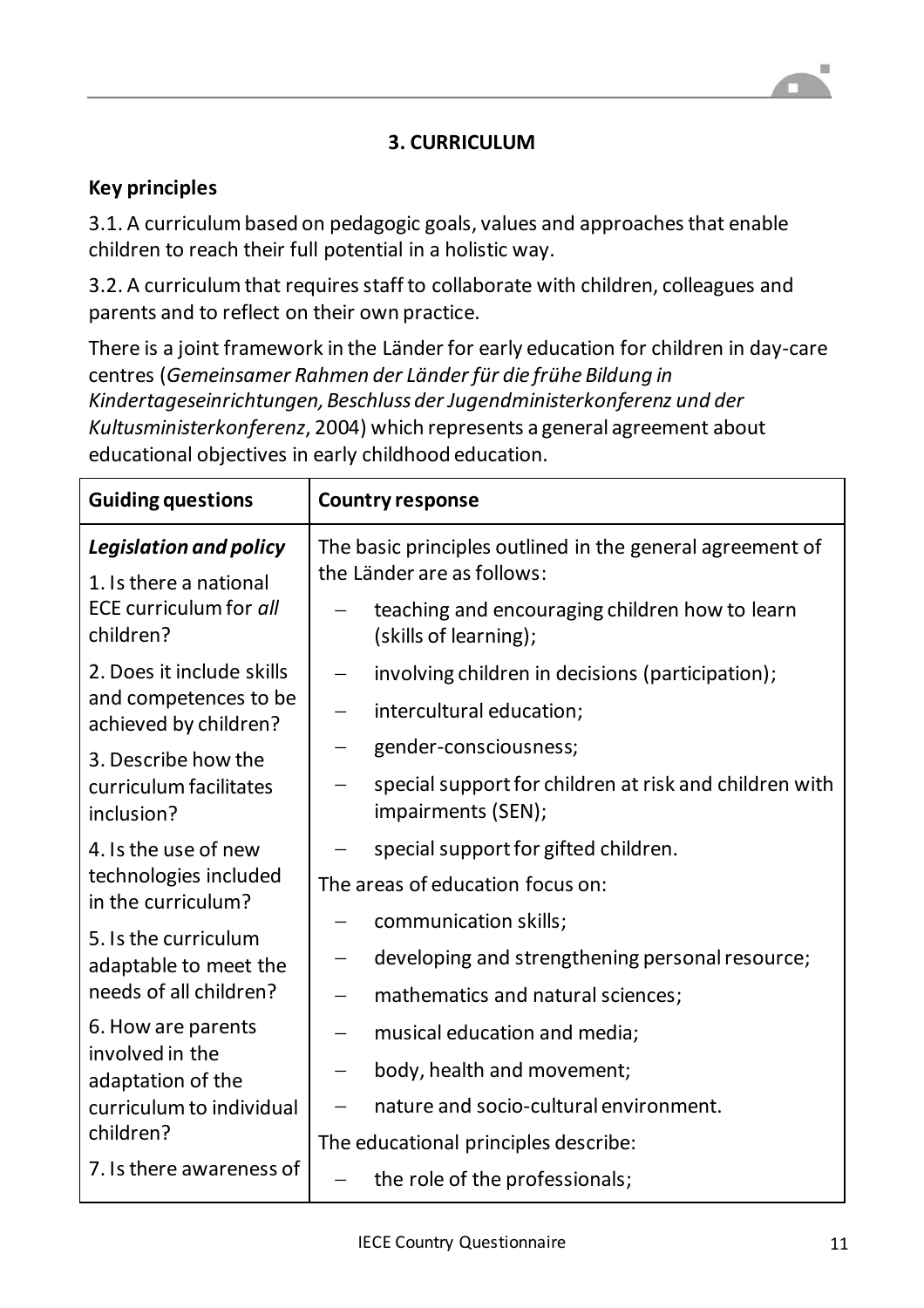

| <b>Guiding questions</b>                                                                                | <b>Country response</b>                                                                                                                                                                                                                                                                                                                                                                                                                                                                                                                                                                                                                                                                                                                                                                                                |  |  |  |  |  |
|---------------------------------------------------------------------------------------------------------|------------------------------------------------------------------------------------------------------------------------------------------------------------------------------------------------------------------------------------------------------------------------------------------------------------------------------------------------------------------------------------------------------------------------------------------------------------------------------------------------------------------------------------------------------------------------------------------------------------------------------------------------------------------------------------------------------------------------------------------------------------------------------------------------------------------------|--|--|--|--|--|
| the impact of labelling                                                                                 | the role of the parents;                                                                                                                                                                                                                                                                                                                                                                                                                                                                                                                                                                                                                                                                                                                                                                                               |  |  |  |  |  |
| on children's<br>participation                                                                          | the group as social field and the role of peers;<br>—                                                                                                                                                                                                                                                                                                                                                                                                                                                                                                                                                                                                                                                                                                                                                                  |  |  |  |  |  |
|                                                                                                         | the functioning of rooms and outside area;<br>$\qquad \qquad -$                                                                                                                                                                                                                                                                                                                                                                                                                                                                                                                                                                                                                                                                                                                                                        |  |  |  |  |  |
|                                                                                                         | community work and co-operation;                                                                                                                                                                                                                                                                                                                                                                                                                                                                                                                                                                                                                                                                                                                                                                                       |  |  |  |  |  |
|                                                                                                         | the role of transition.                                                                                                                                                                                                                                                                                                                                                                                                                                                                                                                                                                                                                                                                                                                                                                                                |  |  |  |  |  |
|                                                                                                         | Based on these guidelines, the Länder developed more<br>detailed and specific curriculum guidelines at the Land<br>level (Bildungs- und Erziehungspläne) to intensify<br>educational efforts for children in day-care centres and to<br>ensure closer collaboration with primary education. The<br>focus is on the acquisition of basic skills and on developing<br>and reinforcing personal resources. To support these<br>efforts, offers to promote the active involvement of<br>parents in day-care are being extended and concepts<br>developed to intensify the collaboration between school,<br>parents and youth welfare services. A further goal is to<br>improve the training of Erzieherinnen and Erzieher<br>(teachers) (European Parliament, Directorate General for<br>Internal Policies 2013, page 29). |  |  |  |  |  |
|                                                                                                         | In the Land Hesse, for example, the education and<br>development programme (Bildungs- und Erziehungsplan),<br>a cross-institutional plan for children aged 0-10, describes<br>particular areas in which education and development are<br>understood as the outcomes of a commonly formulated<br>(co-constructive), active process. The programme provides<br>a guideline for the child's learning environment from birth<br>to the end of primary education, which includes the<br>family, day-care centre, nursery school, primary school,<br>family education centre, organisations, etc.<br>(https://bep.hessen.de/irj/BEP Internet).                                                                                                                                                                               |  |  |  |  |  |
| <b>Practice at national</b><br>level<br>1. Is there assessment<br>of the learning and<br>development of | Guidelines for assessment and its use in pedagogical<br>settings are anchored in the education and development<br>programmes of the Länder and provide language<br>development surveys, screenings and observation tools.<br>They focus on developmental difficulties as well as                                                                                                                                                                                                                                                                                                                                                                                                                                                                                                                                       |  |  |  |  |  |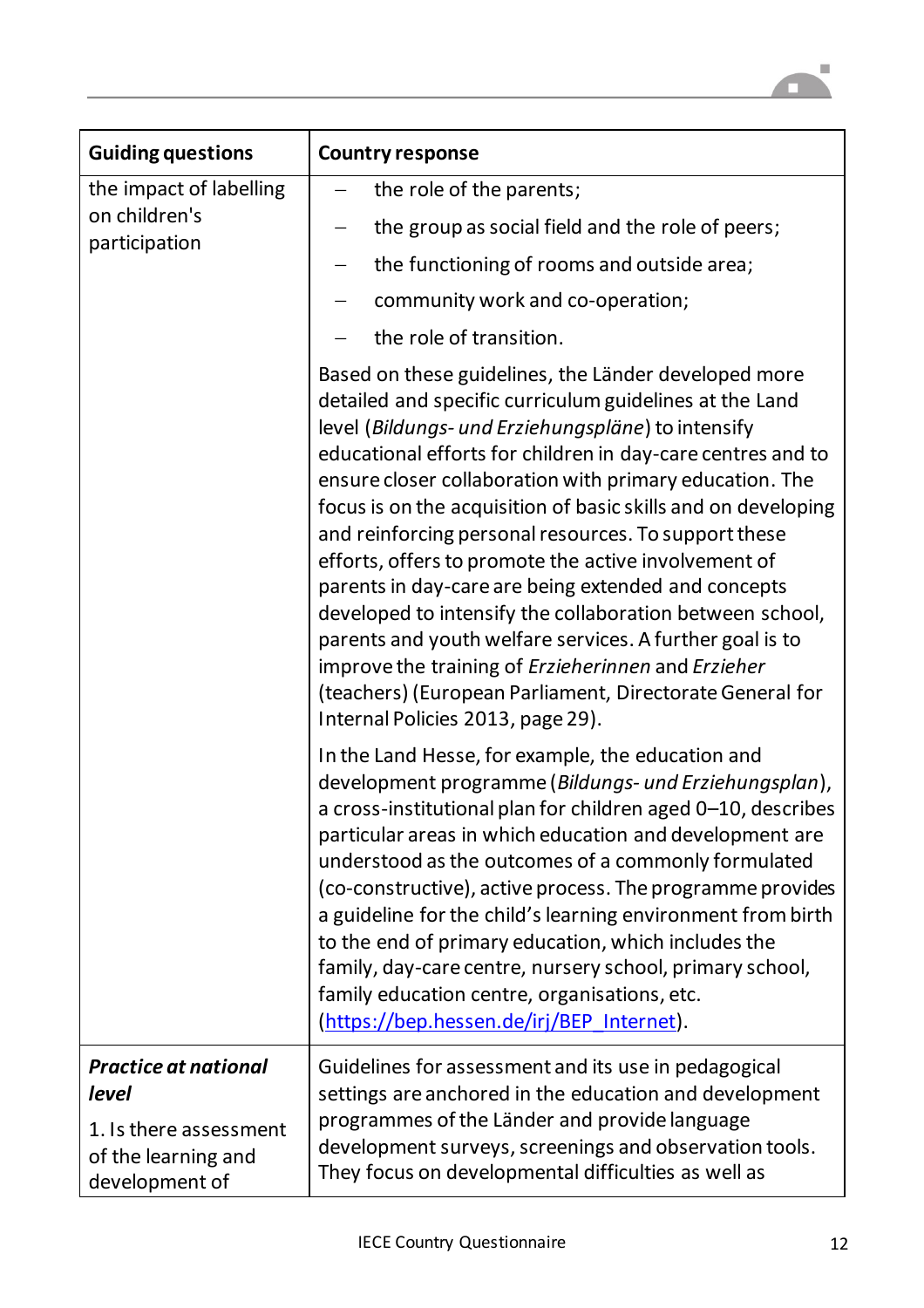

| <b>Guiding questions</b>                                                             | <b>Country response</b>                                                                                                                                                                                                                                                                       |  |  |  |  |  |
|--------------------------------------------------------------------------------------|-----------------------------------------------------------------------------------------------------------------------------------------------------------------------------------------------------------------------------------------------------------------------------------------------|--|--|--|--|--|
| children from age 3                                                                  | competencies, encouragement and participation (e.g.                                                                                                                                                                                                                                           |  |  |  |  |  |
| years?                                                                               | 'Learning Stories' by Margaret Carr).                                                                                                                                                                                                                                                         |  |  |  |  |  |
| 2. What arrangements<br>are there for the<br>screening of children's<br>functioning? | A frequently used tool is the German version of 'Index for<br>Inclusion. Developing play, learning and participation in<br>early years and childcare', published by Gewerkschaft<br>Erziehung and Wissenschaft. (http://www.montag-<br>stiftungen.de/jugend-und-gesellschaft/projekte-jugend- |  |  |  |  |  |
| 3. Is children's<br>engagement and                                                   | gesellschaft/projektbereich-inklusion.html).                                                                                                                                                                                                                                                  |  |  |  |  |  |
| participation in ECE                                                                 | Practice at Länder level: Since 1999, all three- to six-year-                                                                                                                                                                                                                                 |  |  |  |  |  |
| activities monitored?                                                                | old children in Hesse are able to attend ECE institutions                                                                                                                                                                                                                                     |  |  |  |  |  |
| 4. How do ECE settings                                                               | close to their home and institutions which used to                                                                                                                                                                                                                                            |  |  |  |  |  |
| reflect the cultural and                                                             | separate children with special needs no longer exist. Two                                                                                                                                                                                                                                     |  |  |  |  |  |
| linguistic diversity of all                                                          | important pieces of Hessian policy underpin and support                                                                                                                                                                                                                                       |  |  |  |  |  |
| children?                                                                            | this on-going change:                                                                                                                                                                                                                                                                         |  |  |  |  |  |
| 5. How do staff adapt                                                                | Hesse has developed a 'framework of inclusion'                                                                                                                                                                                                                                                |  |  |  |  |  |
| (prepare and present)                                                                | (Rahmenvereinbarung Integration) which describes                                                                                                                                                                                                                                              |  |  |  |  |  |
| the curriculum and the                                                               | the responsibilities of various public roles. In terms                                                                                                                                                                                                                                        |  |  |  |  |  |
| learning activities to                                                               | of provision, there are two key factors:                                                                                                                                                                                                                                                      |  |  |  |  |  |
| make them accessible<br>to all children?                                             | More staff resources: For each child with a<br>$\circ$<br>diagnosed need for extra support an                                                                                                                                                                                                 |  |  |  |  |  |
| 6. How are parents                                                                   | additional 15 hours of staff resources are                                                                                                                                                                                                                                                    |  |  |  |  |  |
| involved in this                                                                     | available;                                                                                                                                                                                                                                                                                    |  |  |  |  |  |
| process?                                                                             | o Smaller groups of children: Group sizes are                                                                                                                                                                                                                                                 |  |  |  |  |  |
| 7. How are children                                                                  | decreased from 25 to 20 children.                                                                                                                                                                                                                                                             |  |  |  |  |  |
| themselves involved in                                                               | Additional advisory services (Heilpädagogische                                                                                                                                                                                                                                                |  |  |  |  |  |
| this process?                                                                        | Fachberatung) have been set up and integrated into                                                                                                                                                                                                                                            |  |  |  |  |  |
| 8. How is ICT used to<br>overcome barriers to<br>participation and<br>learning?      | the overall support offered by the early childhood<br>intervention services. They provide support to ECE<br>institutions working with children with special<br>needs and to the children's families and<br>communities. The 2014 update of the framework of                                   |  |  |  |  |  |
| 9. What provisions are<br>there for meeting<br>children's additional<br>needs?       | inclusion has furthermore determined that all<br>children with disabilities (from birth to school entry)<br>have a right to inclusion.                                                                                                                                                        |  |  |  |  |  |
| 10. How is the                                                                       | The Hessian education plan for children aged 0-10<br>(Hessischer Bildungs- und Erziehungsplan) addresses                                                                                                                                                                                      |  |  |  |  |  |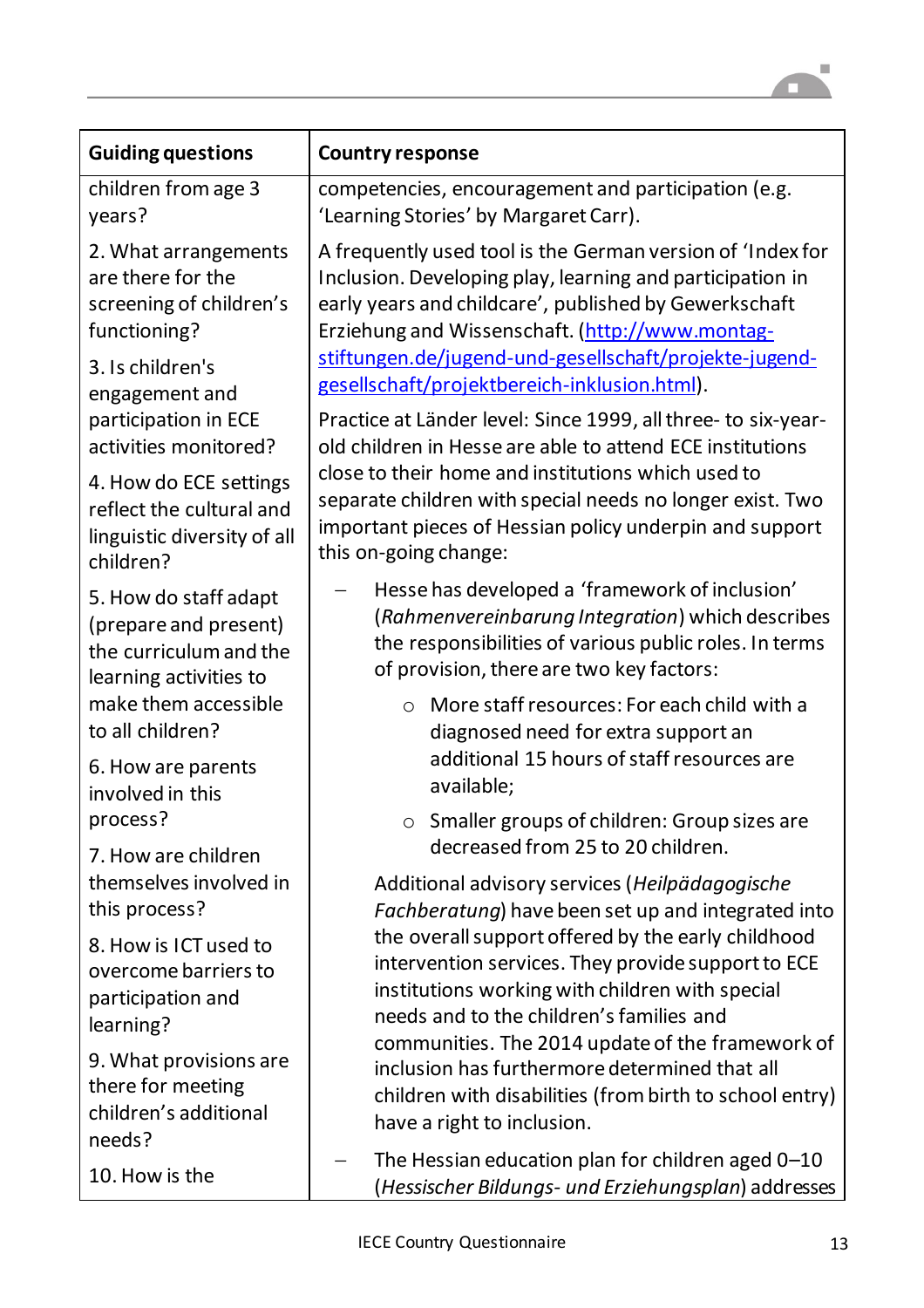

| <b>Guiding questions</b>                                | <b>Country response</b>                                                                                                                                                                                                                                                                                                                                                                                                                                                                                                                                                                                        |
|---------------------------------------------------------|----------------------------------------------------------------------------------------------------------------------------------------------------------------------------------------------------------------------------------------------------------------------------------------------------------------------------------------------------------------------------------------------------------------------------------------------------------------------------------------------------------------------------------------------------------------------------------------------------------------|
| environment adapted<br>to the needs of all<br>children? | inclusive pedagogy as a key factor. In doing so, it<br>follows the UN Convention for people with<br>disabilities, stressing the positive potential of<br>diversity and its various aspects. The plan contains a<br>number of measures to promote inclusive<br>pedagogy. For example, it specifies the scope and<br>tasks of the specialist institutions providing early<br>childhood intervention (Fruehfoerderung).<br>Moreover, the Hessian education plan describes<br>how these institutions co-ordinate their support<br>with other organisations and support children<br>during educational transitions. |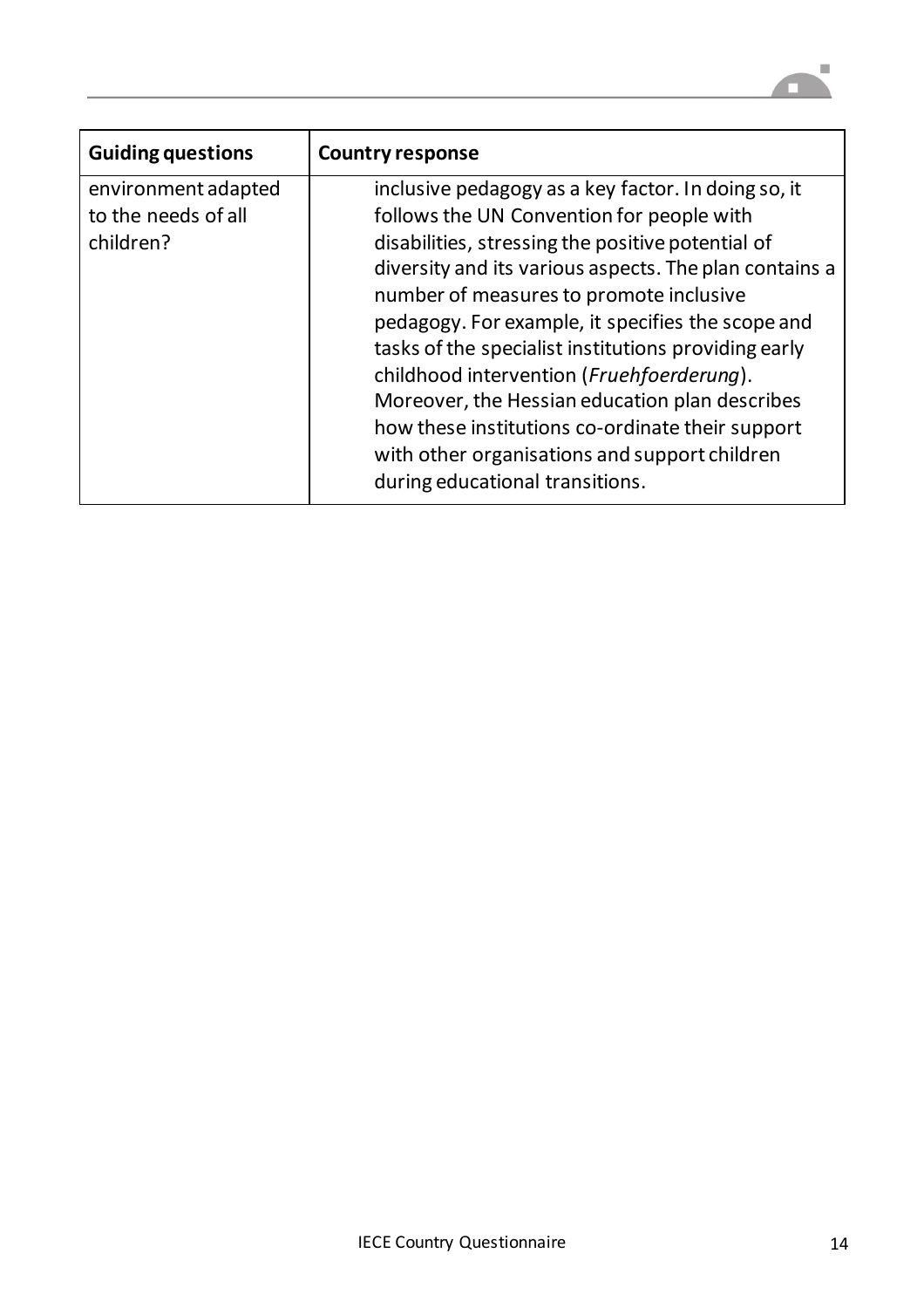# **4. EVALUATION AND MONITORING**

### **Key principles**

4.1. Monitoring and evaluating produces information at the relevant local, regional and/or national level to support continuing improvements in the quality of policy and practice.

| 4.2. Monitoring and evaluation which is in the best interest of the child. |  |  |  |  |  |  |  |  |
|----------------------------------------------------------------------------|--|--|--|--|--|--|--|--|
|----------------------------------------------------------------------------|--|--|--|--|--|--|--|--|

| <b>Guiding questions</b>                                                                                                                                                                                                                                                                                                     | <b>Country response</b>                                                                                                                                                                                                                                                                                                                                                                                                                                                                                                                                                                                                                                                                                                                                                                                                                                                                                                                                                                                                                                                                                                                                                                                                                                                                                                                                                                                                                                                                                                                                                                                                                                               |
|------------------------------------------------------------------------------------------------------------------------------------------------------------------------------------------------------------------------------------------------------------------------------------------------------------------------------|-----------------------------------------------------------------------------------------------------------------------------------------------------------------------------------------------------------------------------------------------------------------------------------------------------------------------------------------------------------------------------------------------------------------------------------------------------------------------------------------------------------------------------------------------------------------------------------------------------------------------------------------------------------------------------------------------------------------------------------------------------------------------------------------------------------------------------------------------------------------------------------------------------------------------------------------------------------------------------------------------------------------------------------------------------------------------------------------------------------------------------------------------------------------------------------------------------------------------------------------------------------------------------------------------------------------------------------------------------------------------------------------------------------------------------------------------------------------------------------------------------------------------------------------------------------------------------------------------------------------------------------------------------------------------|
| <b>Legislation and policy</b><br>1. What standards are<br>in place for ensuring<br>the quality of ECE at<br>national level?<br>2. Describe the                                                                                                                                                                               | Paragraph 22a of the German Code of Social Law<br>(Sozialgesetzbuch SGB VIII) describes the duties of public<br>sector institutions responsible for child and youth<br>services. It states that child and youth services need to<br>ensure a high quality of support in ECE by formulating and<br>implementing pedagogical concepts and by evaluating the<br>pedagogical work of ECE institutions.<br>A major tool for educational monitoring in Germany is the<br>national education reports, which provide concise<br>information about the current situation in the German<br>education system (e.g. in 2014 they focused on the<br>situation for people with disabilities). The reports are<br>addressed to different target groups in educational policy,<br>administration and practice in science and training and<br>the public. The reports are designed based on an<br>educational concept whose goals are reflected in three<br>areas: individual self-direction, social participation and<br>equal opportunities and human resources (National<br>Education Report 2014, Preface).<br>There are also a number of studies funded partially by the<br>government (e.g. Viernickel, Susanne, Fuchs-Rechlin,<br>Kirsten, et al. (2015): Qualität für alle. Wissenschaftlich<br>begründete Standards für die Kindertagesbetreuung.<br>Freiburg: Herder).<br>The rapid expansion of ECE places in Germany triggered<br>an intensive dialogue on the quality of provision between<br>ECE stakeholders, researchers and staff (National<br>Education Report 2014). For example, experts have been<br>asking for nationwide staff-child ratios, nationally binding |
| arrangements for<br>monitoring and<br>evaluating the quality<br>of ECE provision?<br>3. How is the<br>participation of all<br>children reflected in the<br>national quality<br>standards for ECE?<br>4. How does national<br>policy identify and<br>address inequalities in<br>participation in ECE?<br>5. How does research |                                                                                                                                                                                                                                                                                                                                                                                                                                                                                                                                                                                                                                                                                                                                                                                                                                                                                                                                                                                                                                                                                                                                                                                                                                                                                                                                                                                                                                                                                                                                                                                                                                                                       |
| inform policy and<br>practice in ECE?                                                                                                                                                                                                                                                                                        |                                                                                                                                                                                                                                                                                                                                                                                                                                                                                                                                                                                                                                                                                                                                                                                                                                                                                                                                                                                                                                                                                                                                                                                                                                                                                                                                                                                                                                                                                                                                                                                                                                                                       |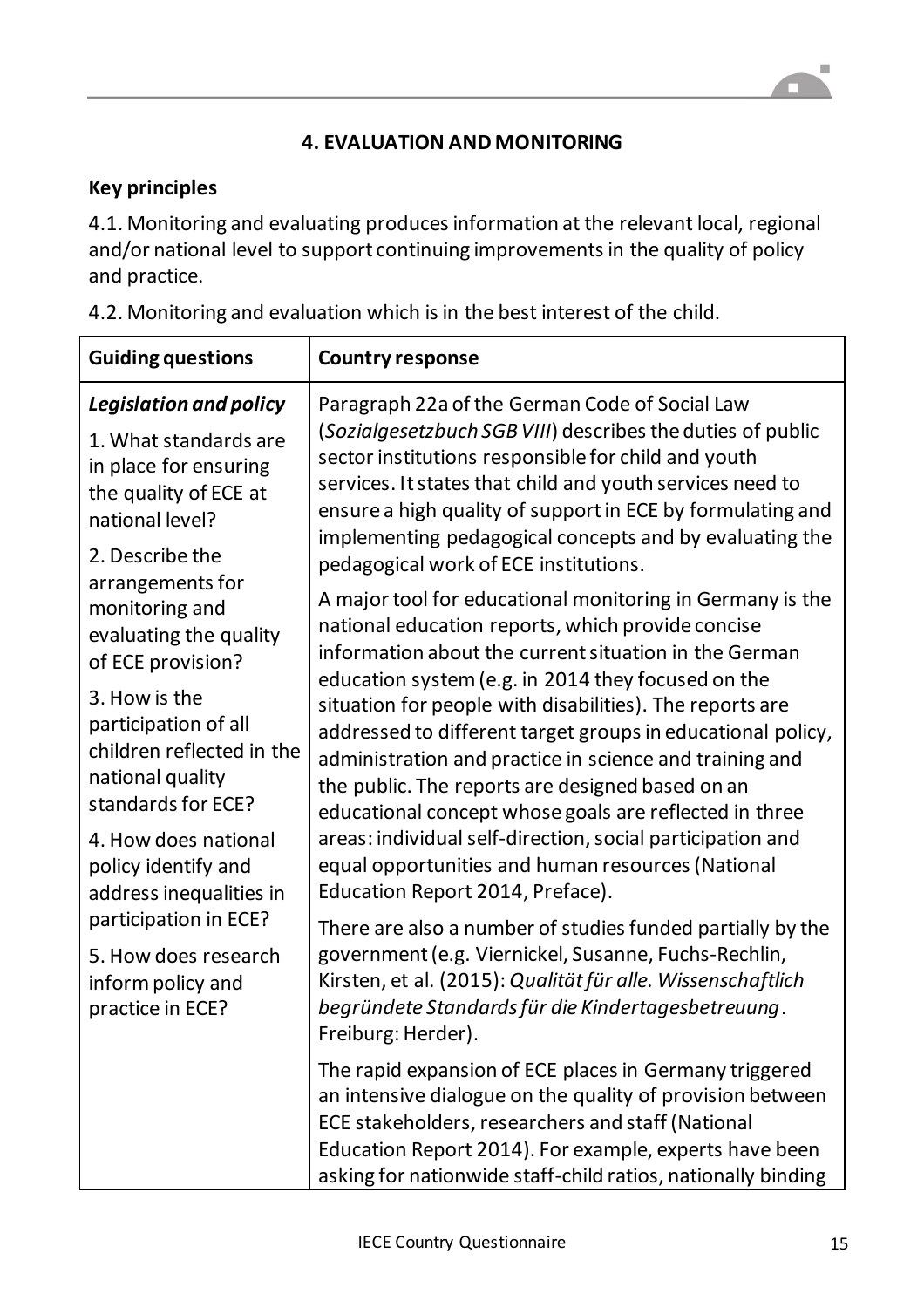

| <b>Guiding questions</b>                                                                      | <b>Country response</b>                                                                                                                                                                                                                                                                                                                                                                                                                                                                                                                                                           |
|-----------------------------------------------------------------------------------------------|-----------------------------------------------------------------------------------------------------------------------------------------------------------------------------------------------------------------------------------------------------------------------------------------------------------------------------------------------------------------------------------------------------------------------------------------------------------------------------------------------------------------------------------------------------------------------------------|
|                                                                                               | quality standards and improved training for ECE staff. High<br>quality ECE is a particular necessity for disadvantaged<br>groups if they are to have a chance to catch up early on.<br>Therefore, the Bund (federal government) and the Länder<br>adopted a joint approach to address these issues,<br>establishing nine principles to underpin common ECE<br>quality standards and sound financing strategies<br>(BMFSFJ/JFMK Communiqué Frühe Bildung<br>weiterentwickeln und sichern 2014). (European<br>Commission. Education and Training Monitor 2015,<br>Germany, page 4). |
| <b>Practice at national</b><br>level                                                          |                                                                                                                                                                                                                                                                                                                                                                                                                                                                                                                                                                                   |
| 1. How do staff monitor<br>and evaluate the<br>participation and<br>learning of all children? |                                                                                                                                                                                                                                                                                                                                                                                                                                                                                                                                                                                   |
| 2. How are parents<br>involved in this<br>process?                                            |                                                                                                                                                                                                                                                                                                                                                                                                                                                                                                                                                                                   |
| 3. How are children<br>themselves involved in<br>this process?                                |                                                                                                                                                                                                                                                                                                                                                                                                                                                                                                                                                                                   |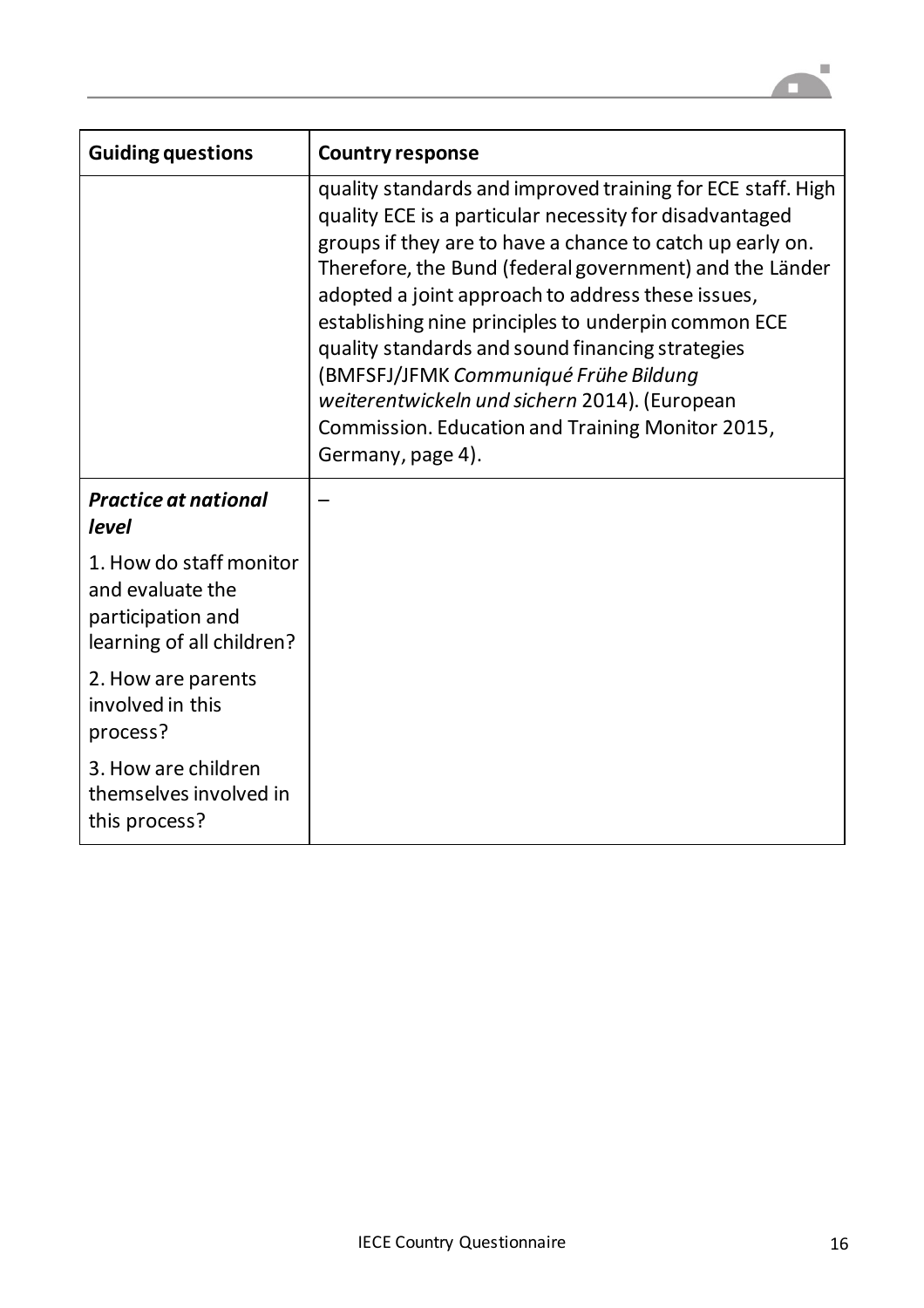## **5. GOVERNANCE AND FUNDING**

#### **Key principles**

5.1. Stakeholders in the ECE system have a clear and shared understanding of their role and responsibilities, and know that they are expected to collaborate with partner organisations.

5.2. Legislation, regulation and/or funding supports progress towards a universal legal entitlement to publicly subsidised or funded ECE, and progress is regularly reported to all stakeholders.

Early childhood education is not a part of the state school system.

The public funding arrangements for the education system are the result of decision-making processes in the political and administrative system. The political and administrative hierarchy in the Federal Republic of Germany is made up of three levels:

- Federation:
- Länder;
- local authorities (*Kommunen*), i.e. districts, municipalities with the status of a district and municipalities forming part of districts.

Decisions on the funding of education are made at all three levels, but the Länder and the local authorities provide over 90% of public expenditure. Based on the internationally applied (ISCED) breakdown for education systems, of the overall education expenditure in Germany, pre-primary education accounted for 15.3 billion euros(Länder: 5.5 billion euros, local authorities: 6.9 billion euros, the private sector 3 billion euros) (The Education System in the Federal Republic of Germany 2013–14, Funding).

Both public and private day-care providers exist. Most private day-care providers are non-profit organisations, so-called 'independent providers' (*freie Träger*). They fall under the 'Association of Independent Welfare' (*Verband der freien Wohlfahrtspflege*), composed of the 6 major welfare services:

- Caritas (welfare association of the Catholic church);
- Diakonie (welfare association of the Protestant church);
- Red Cross;
- Workers Welfare Association (*Arbeiter Wohlfahrt*);
- Welfare Association of the Jews in Germany *(Zentralwohlfahrtsstelle der Juden in Deutschland*);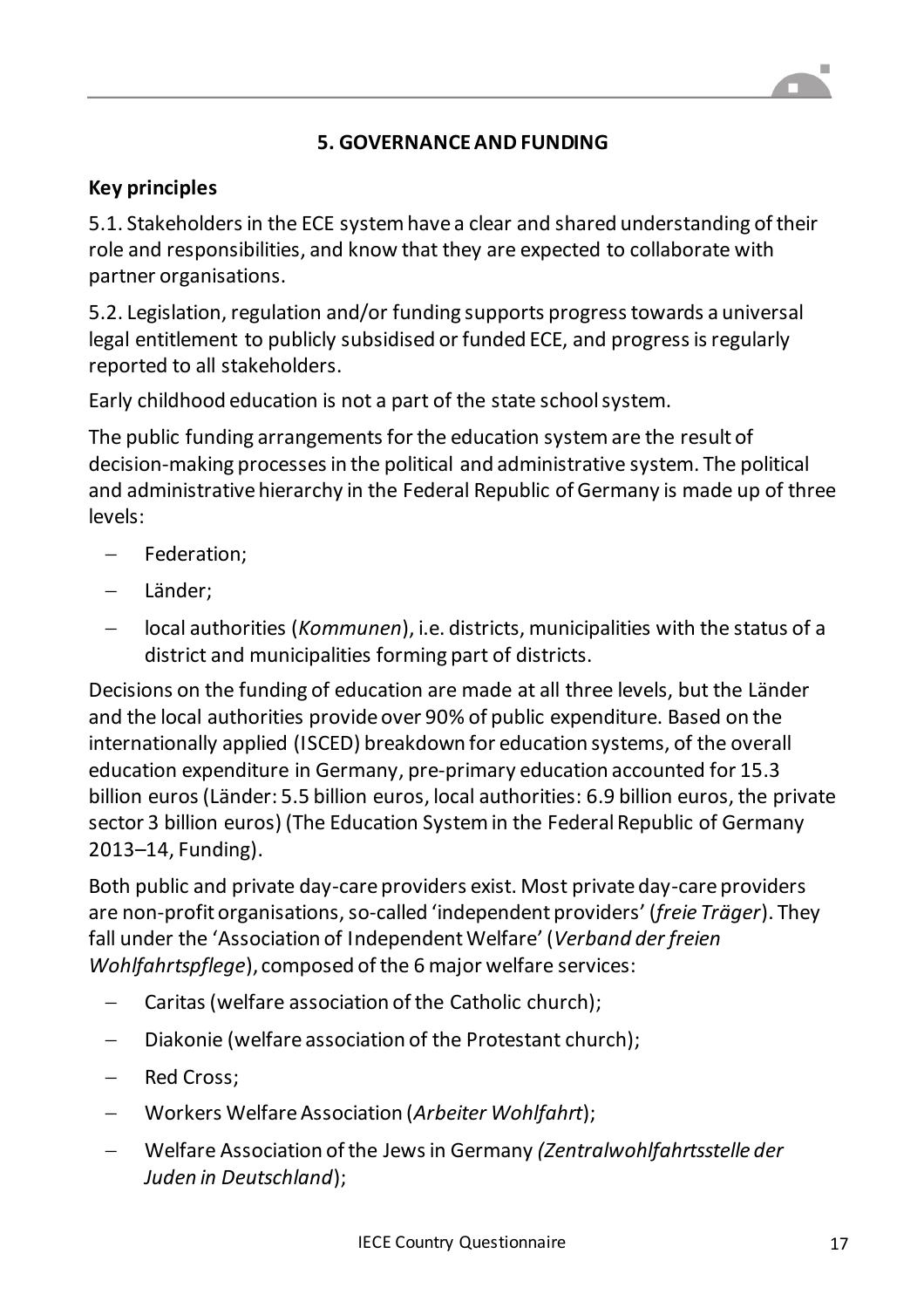Welfare Association of the 'Parität' (*Paritätischer Wohlfahrtsverband*, this includes parents associations, for example).

Private for-profit day-care services also exist, as well as an increasing number of day-care services offered by companies (European Parliament, Directorate General for Internal Policies 2013, page 25).

Attendance at day-care centres is not, as a rule, free of charge. To cover some of the costs, parental contributions are levied. They may vary from Land to Land as well as from local authority to local authority and can depend on parents' financial circumstances, the number of children in a family or the number of family members. On application, financial contributions may be waived in part or in total if parents cannot afford to pay them. These would then be assumed by the local youth welfare office. In some Länder, no contributions are levied for a child'sfinal year in day-care. In Rhineland-Palatinate and in Berlin, the last three years of day-care for children prior to starting school are non-contributory. Families of children with disabilities can be supported in the framework of services promoting the participation of people with disabilities (The Education System in the Federal Republic of Germany 2013–14, Funding).

| <b>Guiding questions</b>                                                                                                                                                                                                            | <b>Country response</b>                                                                                                                                                                                                                                                                                                       |
|-------------------------------------------------------------------------------------------------------------------------------------------------------------------------------------------------------------------------------------|-------------------------------------------------------------------------------------------------------------------------------------------------------------------------------------------------------------------------------------------------------------------------------------------------------------------------------|
| <b>Legislation and policy</b>                                                                                                                                                                                                       | ECE provisions are regulated and funded under the                                                                                                                                                                                                                                                                             |
| 1. Under which<br>ministry(ies) /                                                                                                                                                                                                   | ministries for Arbeit und Soziales in the Federation and the<br>Länder.                                                                                                                                                                                                                                                       |
| department(s) are ECE<br>provisions regulated<br>and funded?                                                                                                                                                                        | Publicly maintained day-care centres for children<br>(maintained by the local authorities) as well as day-care<br>centres maintained by independent providers are<br>financed by the local authority (Kommune), by the Land<br>(subsidies to cover personnel and material costs, etc.) and<br>through parental contributions. |
| 2. How is intersectorial<br>(health, social and<br>education)<br>collaboration promoted<br>among all stakeholders<br>in ECE?<br>3. How is free or<br>affordable provision<br>guaranteed to all<br>children age 3 years<br>and over? |                                                                                                                                                                                                                                                                                                                               |
|                                                                                                                                                                                                                                     | Bertelsmann Country Report Frühkindliche<br>Bildungssysteme (kurz) 2015, S. 9 - Tabelle Abb. 3 states:                                                                                                                                                                                                                        |
|                                                                                                                                                                                                                                     | All federal states guarantee childcare to children<br>aged one year.                                                                                                                                                                                                                                                          |
|                                                                                                                                                                                                                                     | In addition to the entitlement to child day-care,<br>there are services to help integrate children and<br>adolescents with disabilities. Depending on the<br>child's needs, they provide social assistance (in the                                                                                                            |
| 4. What additional<br>economic measures are                                                                                                                                                                                         | case of an actual or imminent mental or physical                                                                                                                                                                                                                                                                              |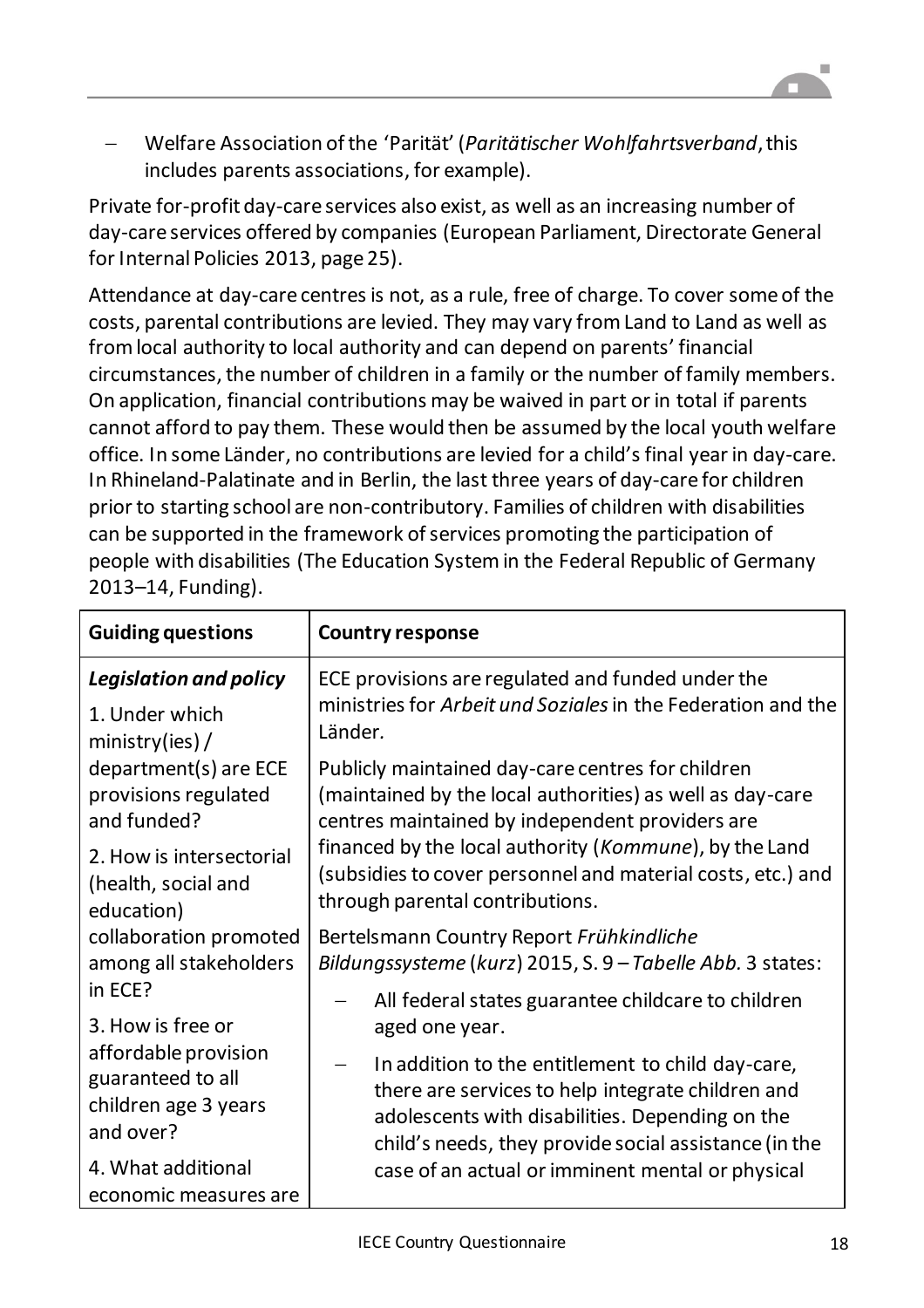

| <b>Guiding questions</b>                                                                                                                            | <b>Country response</b>                                                                                                                                                                                                                                                                                                                                                                                                                                                                                 |
|-----------------------------------------------------------------------------------------------------------------------------------------------------|---------------------------------------------------------------------------------------------------------------------------------------------------------------------------------------------------------------------------------------------------------------------------------------------------------------------------------------------------------------------------------------------------------------------------------------------------------------------------------------------------------|
| available for children<br>with additional needs<br>and their families to<br>access mainstream<br>ECE?<br>5. How is additional<br>funding allocated? | disability, in line with Book XII of the Social Code, §§<br>53, 54) or child and youth services (in the case of an<br>actual or imminent psychological health problem, in<br>line with Book VIII of the Social Code, § 35a). For<br>children with disabilities from birth to school age<br>there are more than 1,000 institutions nationwide<br>offering early childhood intervention provisions<br>(Frühförderstellen). Co-operation with child day-<br>care centres plays an important role.          |
|                                                                                                                                                     | Furthermore, child and youth services include<br>various services and benefits for families,<br>irrespective of whether a child has a disability or<br>not. These include, in particular, the child-raising<br>benefits and support services as laid down in Book<br>VIII of the Social Code, §§ 27 ff, which comprise a<br>range of different offerings for parents who need<br>support in raising their children (German Country<br>Review, Initial Reports of State Parties, BMAS,<br>Germany 2014). |
| <b>Practice at national</b>                                                                                                                         | There is a large variation between the standards of ECE                                                                                                                                                                                                                                                                                                                                                                                                                                                 |
| level                                                                                                                                               | provision across regions and localities.                                                                                                                                                                                                                                                                                                                                                                                                                                                                |
| 1. How far does the                                                                                                                                 | Resources are currently available from different sources                                                                                                                                                                                                                                                                                                                                                                                                                                                |
| standard of ECE                                                                                                                                     | social, educational and medical systems). With regard to                                                                                                                                                                                                                                                                                                                                                                                                                                                |
| provision vary across                                                                                                                               | how social and educational systems interact concerning                                                                                                                                                                                                                                                                                                                                                                                                                                                  |
| regions and localities?                                                                                                                             | measures for the education and support of people with                                                                                                                                                                                                                                                                                                                                                                                                                                                   |
| 2. How effective is                                                                                                                                 | disabilities, a lack of co-ordinated strategies can be stated.                                                                                                                                                                                                                                                                                                                                                                                                                                          |
| collaboration between                                                                                                                               | The differences in responsibilities and approaches may                                                                                                                                                                                                                                                                                                                                                                                                                                                  |
| the ECE and health,                                                                                                                                 | have a negative impact on the approval and allocation of                                                                                                                                                                                                                                                                                                                                                                                                                                                |
| social and other                                                                                                                                    | resources. Allocations of resources related to individuals                                                                                                                                                                                                                                                                                                                                                                                                                                              |
| relevant agencies for                                                                                                                               | and systemic allocations need to be clearly co-ordinated                                                                                                                                                                                                                                                                                                                                                                                                                                                |
| children and families?                                                                                                                              | (National Education Plan 2014, page 22).                                                                                                                                                                                                                                                                                                                                                                                                                                                                |
| 3. What proportion of                                                                                                                               | Parents of children with disabilities and disabled                                                                                                                                                                                                                                                                                                                                                                                                                                                      |
| children (3 years to                                                                                                                                | associations repeatedly point out the case of early                                                                                                                                                                                                                                                                                                                                                                                                                                                     |
| primary education)                                                                                                                                  | promotion to competence and funding problems between                                                                                                                                                                                                                                                                                                                                                                                                                                                    |
| make use of additional                                                                                                                              | the competent rehabilitation institutions (health                                                                                                                                                                                                                                                                                                                                                                                                                                                       |
| funding?                                                                                                                                            | insurance funds and social assistance institutions) in the                                                                                                                                                                                                                                                                                                                                                                                                                                              |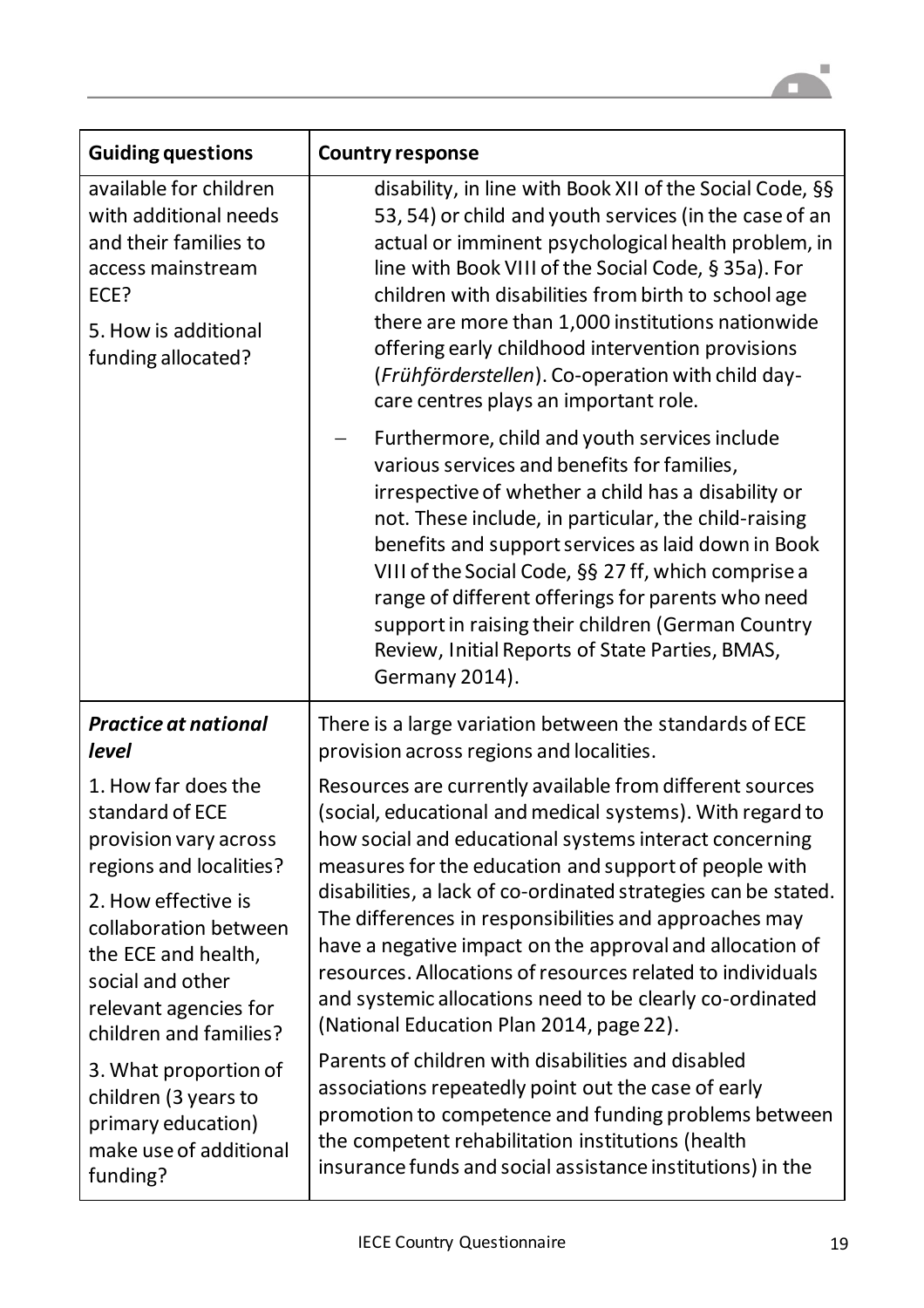

| <b>Guiding questions</b>                              | <b>Country response</b>                                                                                                                                                                                                                                                                                                                                                                                                                                                                                                                                                                                                                                                                                                                                                                                                                                                                                                                                                                                                                                                                                                                                                                                                                                                                                                                                                                                                                                               |
|-------------------------------------------------------|-----------------------------------------------------------------------------------------------------------------------------------------------------------------------------------------------------------------------------------------------------------------------------------------------------------------------------------------------------------------------------------------------------------------------------------------------------------------------------------------------------------------------------------------------------------------------------------------------------------------------------------------------------------------------------------------------------------------------------------------------------------------------------------------------------------------------------------------------------------------------------------------------------------------------------------------------------------------------------------------------------------------------------------------------------------------------------------------------------------------------------------------------------------------------------------------------------------------------------------------------------------------------------------------------------------------------------------------------------------------------------------------------------------------------------------------------------------------------|
| 4. How well does                                      | implementation of early promotion benefits.                                                                                                                                                                                                                                                                                                                                                                                                                                                                                                                                                                                                                                                                                                                                                                                                                                                                                                                                                                                                                                                                                                                                                                                                                                                                                                                                                                                                                           |
| additional funding<br>support inclusive<br>education? | A fundamental reorganisation of the social assistance<br>systems for children and juveniles in Germany, in which<br>the municipal national associations and the Federal<br>Association of the Regional Social Assistance Agencies are<br>involved, is being discussed in an inter-conference<br>Federation-Länder working party. To ensure support and<br>care for children and juveniles, the German assistance<br>system is also to be reorganised in the framework of this<br>discussion with regard to children and juveniles with<br>disabilities. In doing so, the distribution of responsibility<br>for the support of children and juveniles with mental<br>disability (child and youth assistance) or mental and/or<br>physical disability (social assistance) is to be particularly<br>reviewed. In terms of perspective, it is a matter of<br>overcoming the variations in the distribution of<br>responsibilities and combining inclusive assistance for<br>children and juveniles with disabilities under the umbrella<br>of Social Code VIII (child and youth assistance) in a<br>consensus between the Federation, the Länder and the<br>local authorities (Grand Solution Book VIII of the Social<br>Code) (German Country Report UN-CRPD 2011, Article 7).<br>Please also refer to 1. Access, Procedures and<br>Participation - Practice at national level, 5. What<br>proportion of children is formally identified as having<br>additional needs?. |
|                                                       |                                                                                                                                                                                                                                                                                                                                                                                                                                                                                                                                                                                                                                                                                                                                                                                                                                                                                                                                                                                                                                                                                                                                                                                                                                                                                                                                                                                                                                                                       |